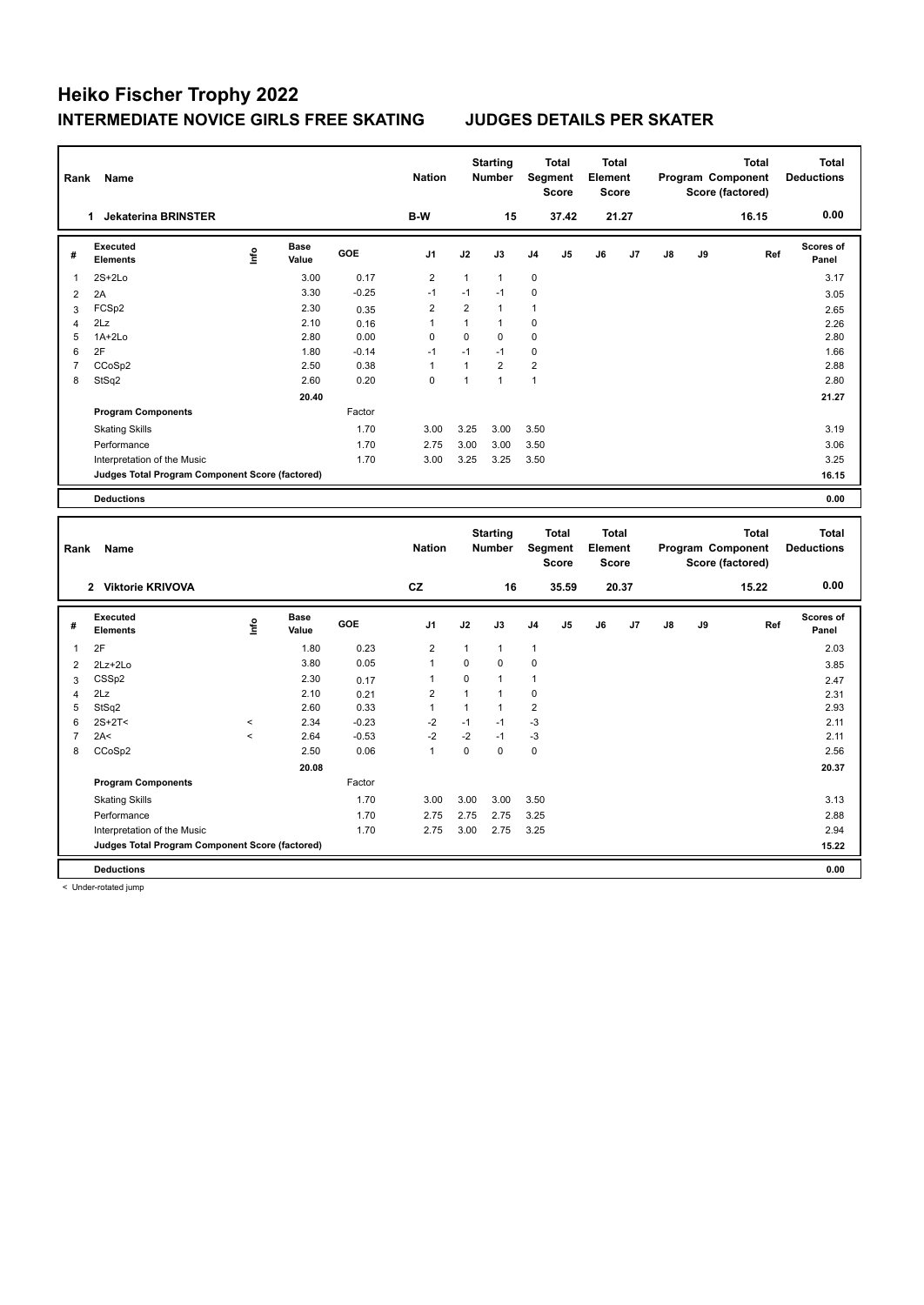| Rank<br>Name<br><b>Laetizia DIETRICH</b><br>3 |                                                 |         |                      |         |                |              | <b>Starting</b><br><b>Number</b> |                | Total<br>Segment<br><b>Score</b> | <b>Total</b><br>Element<br><b>Score</b> |       |    |    | <b>Total</b><br>Program Component<br>Score (factored) | <b>Total</b><br><b>Deductions</b> |
|-----------------------------------------------|-------------------------------------------------|---------|----------------------|---------|----------------|--------------|----------------------------------|----------------|----------------------------------|-----------------------------------------|-------|----|----|-------------------------------------------------------|-----------------------------------|
|                                               |                                                 |         |                      |         | <b>BAY</b>     |              | 26                               |                | 31.15                            |                                         | 16.55 |    |    | 15.10                                                 | $-0.50$                           |
| #                                             | Executed<br><b>Elements</b>                     | ۴ů      | <b>Base</b><br>Value | GOE     | J <sub>1</sub> | J2           | J3                               | J <sub>4</sub> | J5                               | J6                                      | J7    | J8 | J9 | Ref                                                   | <b>Scores of</b><br>Panel         |
| 1                                             | 2Lo                                             |         | 1.70                 | 0.00    | $\mathbf 0$    | $\mathbf 0$  | $\mathbf 0$                      | 0              |                                  |                                         |       |    |    |                                                       | 1.70                              |
| 2                                             | 2Lz                                             |         | 2.10                 | $-0.11$ | $\mathbf 0$    | $-1$         | $-1$                             | $\mathbf 0$    |                                  |                                         |       |    |    |                                                       | 1.99                              |
| 3                                             | 2F<                                             | $\prec$ | 1.44                 | $-0.22$ | $-2$           | $-1$         | $-1$                             | $-2$           |                                  |                                         |       |    |    |                                                       | 1.22                              |
| 4                                             | CSS <sub>p2</sub>                               |         | 2.30                 | 0.17    | $\mathbf 0$    | $\mathbf{1}$ | $\mathbf{1}$                     | 1              |                                  |                                         |       |    |    |                                                       | 2.47                              |
| 5                                             | $1A+2Lo$                                        |         | 2.80                 | 0.17    | $\overline{1}$ |              |                                  | 1              |                                  |                                         |       |    |    |                                                       | 2.97                              |
| 6                                             | 2S                                              |         | 1.30                 | $-0.65$ | $-5$           | $-5$         | $-5$                             | $-5$           |                                  |                                         |       |    |    |                                                       | 0.65                              |
| 7                                             | StSq2                                           |         | 2.60                 | 0.26    | $\Omega$       | $\mathbf{1}$ | $\overline{1}$                   | $\overline{2}$ |                                  |                                         |       |    |    |                                                       | 2.86                              |
| 8                                             | CCoSp2                                          |         | 2.50                 | 0.19    | $-1$           | 1            | 1                                | $\overline{2}$ |                                  |                                         |       |    |    |                                                       | 2.69                              |
|                                               |                                                 |         | 16.74                |         |                |              |                                  |                |                                  |                                         |       |    |    |                                                       | 16.55                             |
|                                               | <b>Program Components</b>                       |         |                      | Factor  |                |              |                                  |                |                                  |                                         |       |    |    |                                                       |                                   |
|                                               | <b>Skating Skills</b>                           |         |                      | 1.70    | 2.50           | 2.75         | 2.75                             | 3.75           |                                  |                                         |       |    |    |                                                       | 2.94                              |
|                                               | Performance                                     |         |                      | 1.70    | 2.50           | 2.50         | 2.75                             | 3.75           |                                  |                                         |       |    |    |                                                       | 2.88                              |
|                                               | Interpretation of the Music                     |         |                      | 1.70    | 2.75           | 2.75         | 3.00                             | 3.75           |                                  |                                         |       |    |    |                                                       | 3.06                              |
|                                               | Judges Total Program Component Score (factored) |         |                      |         |                |              |                                  |                |                                  |                                         |       |    |    |                                                       | 15.10                             |
|                                               | <b>Deductions</b>                               |         | Falls:               | $-0.50$ |                |              |                                  |                |                                  |                                         |       |    |    |                                                       | $-0.50$                           |

< Under-rotated jump

| Rank           | Name                                            | <b>Nation</b> |                      | <b>Starting</b><br><b>Number</b> |                | <b>Total</b><br>Segment<br><b>Score</b> | <b>Total</b><br>Element<br><b>Score</b> |                |       |    | Total<br>Program Component<br>Score (factored) | <b>Total</b><br><b>Deductions</b> |    |       |                           |
|----------------|-------------------------------------------------|---------------|----------------------|----------------------------------|----------------|-----------------------------------------|-----------------------------------------|----------------|-------|----|------------------------------------------------|-----------------------------------|----|-------|---------------------------|
|                | 4 Anna ORLOVA                                   |               |                      |                                  | B-W            |                                         | 23                                      |                | 30.64 |    | 15.74                                          |                                   |    | 14.90 | 0.00                      |
| #              | Executed<br><b>Elements</b>                     | Lnfo          | <b>Base</b><br>Value | GOE                              | J <sub>1</sub> | J2                                      | J3                                      | J <sub>4</sub> | J5    | J6 | J7                                             | $\mathsf{J}8$                     | J9 | Ref   | <b>Scores of</b><br>Panel |
| 1              | $2Lo+2T<$                                       | $\prec$       | 2.74                 | $-0.30$                          | $-1$           | $-2$                                    | $-2$                                    | $-2$           |       |    |                                                |                                   |    |       | 2.44                      |
| 2              | 2S                                              |               | 1.30                 | $-0.36$                          | -3             | $-3$                                    | $-2$                                    | $-3$           |       |    |                                                |                                   |    |       | 0.94                      |
| 3              | SSp2                                            |               | 1.60                 | 0.28                             | $\overline{2}$ | 2                                       | 1                                       | $\overline{2}$ |       |    |                                                |                                   |    |       | 1.88                      |
| $\overline{4}$ | 2F                                              |               | 1.80                 | 0.00                             | 0              | $\mathbf 0$                             | 0                                       | 0              |       |    |                                                |                                   |    |       | 1.80                      |
| 5              | $1A+2T$                                         |               | 2.40                 | $-0.33$                          | $-3$           | $-3$                                    | $-2$                                    | $-2$           |       |    |                                                |                                   |    |       | 2.07                      |
| 6              | CCoSp2                                          |               | 2.50                 | 0.00                             | $\mathbf 0$    | $\mathbf 0$                             | 0                                       | $\pmb{0}$      |       |    |                                                |                                   |    |       | 2.50                      |
| $\overline{7}$ | StSq2                                           |               | 2.60                 | 0.33                             | $\overline{2}$ |                                         | $\mathbf{1}$                            | $\mathbf{1}$   |       |    |                                                |                                   |    |       | 2.93                      |
| 8              | 2Lz                                             | $\,<\,$       | 1.68                 | $-0.50$                          | $-3$           | -4                                      | $-2$                                    | $-3$           |       |    |                                                |                                   |    |       | 1.18                      |
|                |                                                 |               | 16.62                |                                  |                |                                         |                                         |                |       |    |                                                |                                   |    |       | 15.74                     |
|                | <b>Program Components</b>                       |               |                      | Factor                           |                |                                         |                                         |                |       |    |                                                |                                   |    |       |                           |
|                | <b>Skating Skills</b>                           |               |                      | 1.70                             | 2.75           | 2.50                                    | 2.75                                    | 3.50           |       |    |                                                |                                   |    |       | 2.88                      |
|                | Performance                                     |               |                      | 1.70                             | 3.25           | 2.25                                    | 2.75                                    | 3.25           |       |    |                                                |                                   |    |       | 2.88                      |
|                | Interpretation of the Music                     |               |                      | 1.70                             | 3.00           | 2.50                                    | 3.00                                    | 3.50           |       |    |                                                |                                   |    |       | 3.00                      |
|                | Judges Total Program Component Score (factored) |               |                      |                                  |                |                                         |                                         |                |       |    |                                                |                                   |    |       | 14.90                     |
|                | <b>Deductions</b>                               |               |                      |                                  |                |                                         |                                         |                |       |    |                                                |                                   |    |       | 0.00                      |

< Under-rotated jump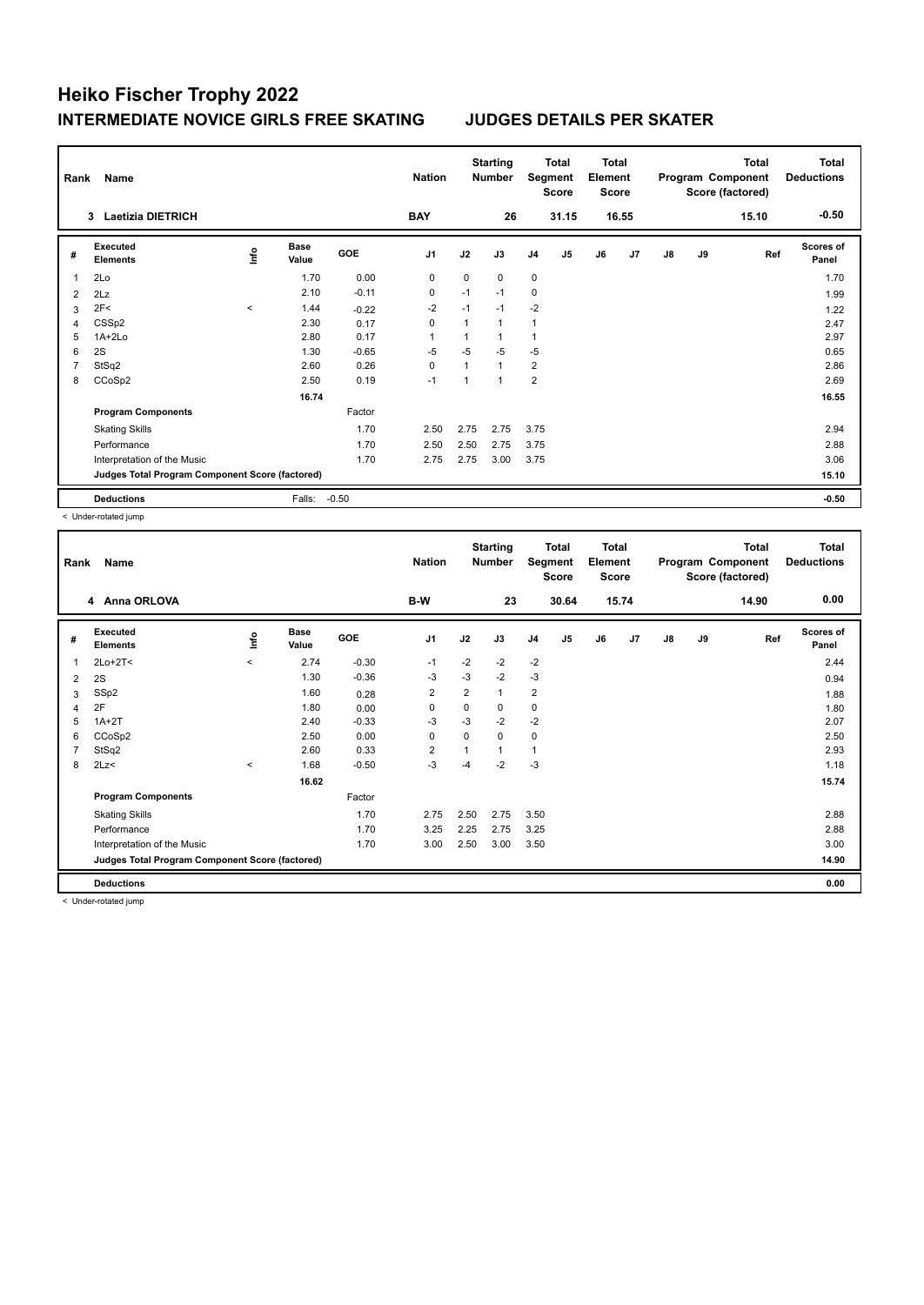| Rank | Name                                            |              |                      |         | <b>Nation</b>  |                | <b>Starting</b><br><b>Number</b> |                | Total<br>Segment<br><b>Score</b> | <b>Total</b><br>Element<br><b>Score</b> |       |    |    | <b>Total</b><br>Program Component<br>Score (factored) | <b>Total</b><br><b>Deductions</b> |
|------|-------------------------------------------------|--------------|----------------------|---------|----------------|----------------|----------------------------------|----------------|----------------------------------|-----------------------------------------|-------|----|----|-------------------------------------------------------|-----------------------------------|
|      | <b>Valeria HUBER</b><br>5.                      |              |                      |         | B-W            |                | 10                               |                | 30.55                            |                                         | 16.77 |    |    | 14.78                                                 | $-1.00$                           |
| #    | Executed<br><b>Elements</b>                     | lnfo         | <b>Base</b><br>Value | GOE     | J <sub>1</sub> | J2             | J3                               | J <sub>4</sub> | J5                               | J6                                      | J7    | J8 | J9 | Ref                                                   | <b>Scores of</b><br>Panel         |
| 1    | 2Lz<                                            | $\prec$      | 1.68                 | $-0.84$ | $-5$           | $-5$           | $-5$                             | $-5$           |                                  |                                         |       |    |    |                                                       | 0.84                              |
| 2    | $2S+2Lo$                                        |              | 3.00                 | 0.00    | $\mathbf 0$    | $\mathbf 0$    | $\mathbf 0$                      | 0              |                                  |                                         |       |    |    |                                                       | 3.00                              |
| 3    | CCoSp2                                          |              | 2.50                 | 0.38    | 2              | $\overline{2}$ | 1                                | 1              |                                  |                                         |       |    |    |                                                       | 2.88                              |
| 4    | 2A<                                             | $\checkmark$ | 2.64                 | $-1.32$ | $-5$           | $-5$           | $-5$                             | $-5$           |                                  |                                         |       |    |    |                                                       | 1.32                              |
| 5    | 2F<                                             | $\prec$      | 1.44                 | $-0.25$ | $-2$           | $-1$           | $-1$                             | $-3$           |                                  |                                         |       |    |    |                                                       | 1.19                              |
| 6    | $2S+2T$                                         |              | 2.60                 | $-0.20$ | $-2$           | $-2$           | $-1$                             | $-1$           |                                  |                                         |       |    |    |                                                       | 2.40                              |
| 7    | StSq2                                           |              | 2.60                 | 0.26    | $\overline{1}$ | 1              | $\mathbf{1}$                     | 1              |                                  |                                         |       |    |    |                                                       | 2.86                              |
| 8    | LSp2                                            |              | 1.90                 | 0.38    | $\overline{2}$ | $\overline{2}$ | $\overline{2}$                   | $\overline{2}$ |                                  |                                         |       |    |    |                                                       | 2.28                              |
|      |                                                 |              | 18.36                |         |                |                |                                  |                |                                  |                                         |       |    |    |                                                       | 16.77                             |
|      | <b>Program Components</b>                       |              |                      | Factor  |                |                |                                  |                |                                  |                                         |       |    |    |                                                       |                                   |
|      | <b>Skating Skills</b>                           |              |                      | 1.70    | 2.50           | 2.75           | 3.00                             | 3.50           |                                  |                                         |       |    |    |                                                       | 2.94                              |
|      | Performance                                     |              |                      | 1.70    | 2.25           | 2.75           | 2.75                             | 3.50           |                                  |                                         |       |    |    |                                                       | 2.81                              |
|      | Interpretation of the Music                     |              |                      | 1.70    | 2.75           | 2.75           | 2.75                             | 3.50           |                                  |                                         |       |    |    |                                                       | 2.94                              |
|      | Judges Total Program Component Score (factored) |              |                      |         |                |                |                                  |                |                                  |                                         |       |    |    |                                                       | 14.78                             |
|      | <b>Deductions</b>                               |              | Falls:               | $-1.00$ |                |                |                                  |                |                                  |                                         |       |    |    |                                                       | $-1.00$                           |

< Under-rotated jump

| Rank           | Name                                            |             |                      |         | <b>Nation</b>  |          | <b>Starting</b><br><b>Number</b> |                | <b>Total</b><br>Segment<br><b>Score</b> | <b>Total</b><br>Element<br><b>Score</b> |       |               |    | <b>Total</b><br>Program Component<br>Score (factored) | <b>Total</b><br><b>Deductions</b> |
|----------------|-------------------------------------------------|-------------|----------------------|---------|----------------|----------|----------------------------------|----------------|-----------------------------------------|-----------------------------------------|-------|---------------|----|-------------------------------------------------------|-----------------------------------|
|                | 6 Tosca SCHÖFFLER                               |             |                      |         | B-W            |          | 9                                |                | 29.82                                   |                                         | 15.95 |               |    | 14.37                                                 | $-0.50$                           |
| #              | Executed<br><b>Elements</b>                     | <u>lnfo</u> | <b>Base</b><br>Value | GOE     | J <sub>1</sub> | J2       | J3                               | J <sub>4</sub> | J5                                      | J6                                      | J7    | $\mathsf{J}8$ | J9 | Ref                                                   | <b>Scores of</b><br>Panel         |
| 1              | $1A+2T<$                                        | $\hat{}$    | 2.14                 | $-0.25$ | $-2$           | $-2$     | $-2$                             | $-3$           |                                         |                                         |       |               |    |                                                       | 1.89                              |
| 2              | 2F<                                             | $\prec$     | 1.44                 | $-0.72$ | $-5$           | $-5$     | $-5$                             | $-5$           |                                         |                                         |       |               |    |                                                       | 0.72                              |
| 3              | CSS <sub>p2</sub>                               |             | 2.30                 | 0.12    | 0              |          | 1                                | 0              |                                         |                                         |       |               |    |                                                       | 2.42                              |
| $\overline{4}$ | StSq2                                           |             | 2.60                 | 0.20    | 1              |          | 0                                | $\overline{1}$ |                                         |                                         |       |               |    |                                                       | 2.80                              |
| 5              | $2Lzq+2T<$                                      | $\hat{}$    | 3.14                 | $-0.58$ | $-3$           | $-2$     | $-2$                             | $-4$           |                                         |                                         |       |               |    |                                                       | 2.56                              |
| 6              | 2Lo                                             |             | 1.70                 | 0.00    | 0              | $\Omega$ | 0                                | 0              |                                         |                                         |       |               |    |                                                       | 1.70                              |
| $\overline{7}$ | 2S                                              |             | 1.30                 | 0.00    | $\mathbf 0$    | $\Omega$ | 0                                | $\pmb{0}$      |                                         |                                         |       |               |    |                                                       | 1.30                              |
| 8              | FCCoSp2                                         |             | 2.50                 | 0.06    | $-1$           | 0        | $\mathbf{1}$                     | $\mathbf{1}$   |                                         |                                         |       |               |    |                                                       | 2.56                              |
|                |                                                 |             | 17.12                |         |                |          |                                  |                |                                         |                                         |       |               |    |                                                       | 15.95                             |
|                | <b>Program Components</b>                       |             |                      | Factor  |                |          |                                  |                |                                         |                                         |       |               |    |                                                       |                                   |
|                | <b>Skating Skills</b>                           |             |                      | 1.70    | 2.25           | 2.75     | 2.75                             | 3.75           |                                         |                                         |       |               |    |                                                       | 2.88                              |
|                | Performance                                     |             |                      | 1.70    | 2.00           | 2.50     | 2.50                             | 3.50           |                                         |                                         |       |               |    |                                                       | 2.63                              |
|                | Interpretation of the Music                     |             |                      | 1.70    | 2.75           | 2.75     | 2.75                             | 3.50           |                                         |                                         |       |               |    |                                                       | 2.94                              |
|                | Judges Total Program Component Score (factored) |             |                      |         |                |          |                                  |                |                                         |                                         |       |               |    |                                                       | 14.37                             |
|                | <b>Deductions</b>                               |             | Falls:               | $-0.50$ |                |          |                                  |                |                                         |                                         |       |               |    |                                                       | $-0.50$                           |

< Under-rotated jump q Jump landed on the quarter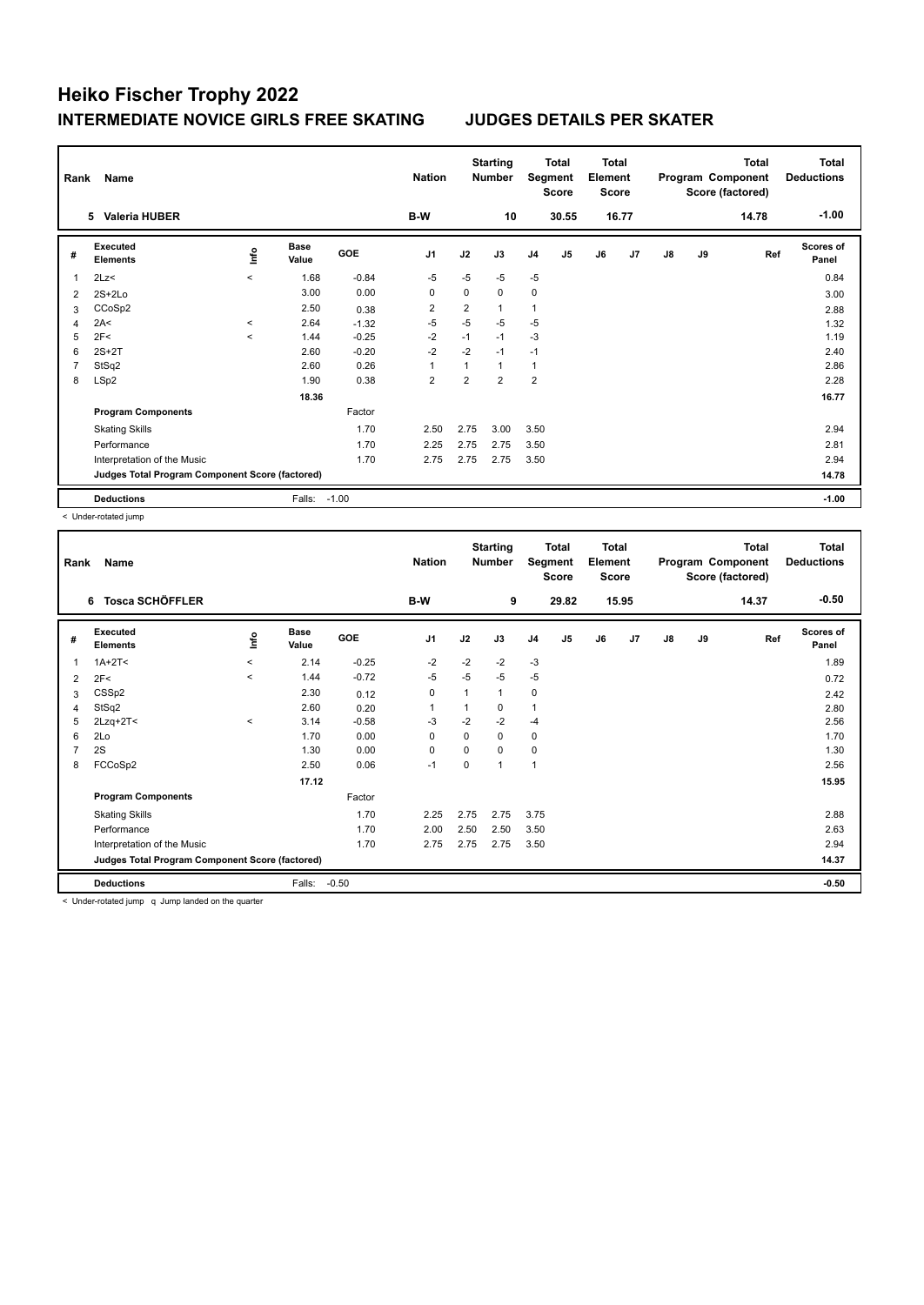| Rank | Name                                            | <b>Nation</b>       |                      | <b>Starting</b><br><b>Number</b> |                | Total<br>Segment<br><b>Score</b> | <b>Total</b><br>Element<br><b>Score</b> |                |       |    | <b>Total</b><br>Program Component<br>Score (factored) | <b>Total</b><br><b>Deductions</b> |    |       |                           |
|------|-------------------------------------------------|---------------------|----------------------|----------------------------------|----------------|----------------------------------|-----------------------------------------|----------------|-------|----|-------------------------------------------------------|-----------------------------------|----|-------|---------------------------|
|      | <b>Jill WALLNER</b><br>7                        |                     |                      |                                  | <b>BAY</b>     |                                  | 22                                      |                | 29.05 |    | 14.97                                                 |                                   |    | 14.58 | $-0.50$                   |
| #    | Executed<br><b>Elements</b>                     | lnfo                | <b>Base</b><br>Value | GOE                              | J <sub>1</sub> | J2                               | J3                                      | J <sub>4</sub> | J5    | J6 | J7                                                    | $\mathsf{J}8$                     | J9 | Ref   | <b>Scores of</b><br>Panel |
| 1    | 2Lo                                             |                     | 1.70                 | $-0.81$                          | $-4$           | $-5$                             | $-5$                                    | $-5$           |       |    |                                                       |                                   |    |       | 0.89                      |
| 2    | 2Lz                                             | $\hat{\phantom{a}}$ | 1.68                 | $-0.34$                          | $-2$           | $-2$                             | $-1$                                    | $-3$           |       |    |                                                       |                                   |    |       | 1.34                      |
| 3    | 1A                                              |                     | 1.10                 | 0.00                             | $\Omega$       | $\Omega$                         | $\Omega$                                | 0              |       |    |                                                       |                                   |    |       | 1.10                      |
| 4    | 2Lz                                             |                     | 2.10                 | $-0.58$                          | $-3$           | $-3$                             | $-3$                                    | $-2$           |       |    |                                                       |                                   |    |       | 1.52                      |
| 5    | CSSp2                                           |                     | 2.30                 | 0.29                             | $\overline{2}$ | 1                                | $\mathbf{1}$                            | 1              |       |    |                                                       |                                   |    |       | 2.59                      |
| 6    | $2S+2T<$                                        | $\hat{}$            | 2.34                 | $-0.42$                          | $-3$           | $-4$                             | $-2$                                    | $-4$           |       |    |                                                       |                                   |    |       | 1.92                      |
| 7    | StSq2                                           |                     | 2.60                 | 0.26                             | $\overline{1}$ | 1                                | $\mathbf{1}$                            | 1              |       |    |                                                       |                                   |    |       | 2.86                      |
| 8    | CCoSp2                                          |                     | 2.50                 | 0.25                             | $\mathbf 0$    | 1                                | $\overline{1}$                          | $\overline{2}$ |       |    |                                                       |                                   |    |       | 2.75                      |
|      |                                                 |                     | 16.32                |                                  |                |                                  |                                         |                |       |    |                                                       |                                   |    |       | 14.97                     |
|      | <b>Program Components</b>                       |                     |                      | Factor                           |                |                                  |                                         |                |       |    |                                                       |                                   |    |       |                           |
|      | <b>Skating Skills</b>                           |                     |                      | 1.70                             | 2.75           | 2.50                             | 2.75                                    | 3.50           |       |    |                                                       |                                   |    |       | 2.88                      |
|      | Performance                                     |                     |                      | 1.70                             | 2.25           | 2.75                             | 2.75                                    | 3.50           |       |    |                                                       |                                   |    |       | 2.81                      |
|      | Interpretation of the Music                     |                     |                      | 1.70                             | 2.75           | 2.50                             | 2.75                                    | 3.50           |       |    |                                                       |                                   |    |       | 2.88                      |
|      | Judges Total Program Component Score (factored) |                     |                      |                                  |                |                                  |                                         |                |       |    |                                                       |                                   |    |       | 14.58                     |
|      | <b>Deductions</b>                               |                     | Falls:               | $-0.50$                          |                |                                  |                                         |                |       |    |                                                       |                                   |    |       | $-0.50$                   |

< Under-rotated jump

| Rank           | <b>Name</b>                                     |      | <b>Nation</b>        |            | <b>Starting</b><br><b>Number</b> | Segment                 | Total<br><b>Score</b> | <b>Total</b><br>Element<br><b>Score</b> |       |    |       | <b>Total</b><br>Program Component<br>Score (factored) | Total<br><b>Deductions</b> |       |                           |
|----------------|-------------------------------------------------|------|----------------------|------------|----------------------------------|-------------------------|-----------------------|-----------------------------------------|-------|----|-------|-------------------------------------------------------|----------------------------|-------|---------------------------|
|                | Valeria DÜCK<br>8                               |      |                      |            | B-W                              |                         | 4                     |                                         | 28.65 |    | 15.00 |                                                       |                            | 14.15 | $-0.50$                   |
| #              | Executed<br><b>Elements</b>                     | lnfo | <b>Base</b><br>Value | <b>GOE</b> | J1                               | J2                      | J3                    | J <sub>4</sub>                          | J5    | J6 | J7    | $\mathsf{J}8$                                         | J9                         | Ref   | <b>Scores of</b><br>Panel |
| 1              | $1A+2T$                                         |      | 2.40                 | $-0.20$    | $-2$                             | $-1$                    | $-1$                  | $-2$                                    |       |    |       |                                                       |                            |       | 2.20                      |
| 2              | 2S+1A+SEQ                                       |      | 1.92                 | $-0.03$    | $-1$                             | 0                       | 0                     | 0                                       |       |    |       |                                                       |                            |       | 1.89                      |
| 3              | 2Lz<<                                           | <<   | 0.60                 | $-0.27$    | $-5$                             | $-4$                    | $-4$                  | $-5$                                    |       |    |       |                                                       |                            |       | 0.33                      |
| $\overline{4}$ | StSq2                                           |      | 2.60                 | 0.20       | $\mathbf{1}$                     | $\overline{1}$          | 1                     | 0                                       |       |    |       |                                                       |                            |       | 2.80                      |
| 5              | 2Lo                                             |      | 1.70                 | $-0.34$    | $-3$                             | $-3$                    | $-2$                  | $\mathbf 0$                             |       |    |       |                                                       |                            |       | 1.36                      |
| 6              | CCoSp2                                          |      | 2.50                 | 0.25       | $\mathbf{1}$                     | $\overline{\mathbf{1}}$ | $\mathbf{1}$          | $\mathbf{1}$                            |       |    |       |                                                       |                            |       | 2.75                      |
| $\overline{7}$ | 2F                                              |      | 1.80                 | $-0.18$    | $-1$                             | $-1$                    | $-1$                  | $-1$                                    |       |    |       |                                                       |                            |       | 1.62                      |
| 8              | FSSp1                                           |      | 2.00                 | 0.05       | 0                                | 0                       | 0                     | $\overline{1}$                          |       |    |       |                                                       |                            |       | 2.05                      |
|                |                                                 |      | 15.52                |            |                                  |                         |                       |                                         |       |    |       |                                                       |                            |       | 15.00                     |
|                | <b>Program Components</b>                       |      |                      | Factor     |                                  |                         |                       |                                         |       |    |       |                                                       |                            |       |                           |
|                | <b>Skating Skills</b>                           |      |                      | 1.70       | 2.25                             | 2.50                    | 2.50                  | 3.50                                    |       |    |       |                                                       |                            |       | 2.69                      |
|                | Performance                                     |      |                      | 1.70       | 2.50                             | 2.75                    | 2.50                  | 3.25                                    |       |    |       |                                                       |                            |       | 2.75                      |
|                | Interpretation of the Music                     |      |                      | 1.70       | 2.75                             | 2.75                    | 2.50                  | 3.50                                    |       |    |       |                                                       |                            |       | 2.88                      |
|                | Judges Total Program Component Score (factored) |      |                      |            |                                  |                         |                       |                                         |       |    |       |                                                       |                            |       | 14.15                     |
|                | <b>Deductions</b>                               |      | Falls:               | $-0.50$    |                                  |                         |                       |                                         |       |    |       |                                                       |                            |       | $-0.50$                   |

<< Downgraded jump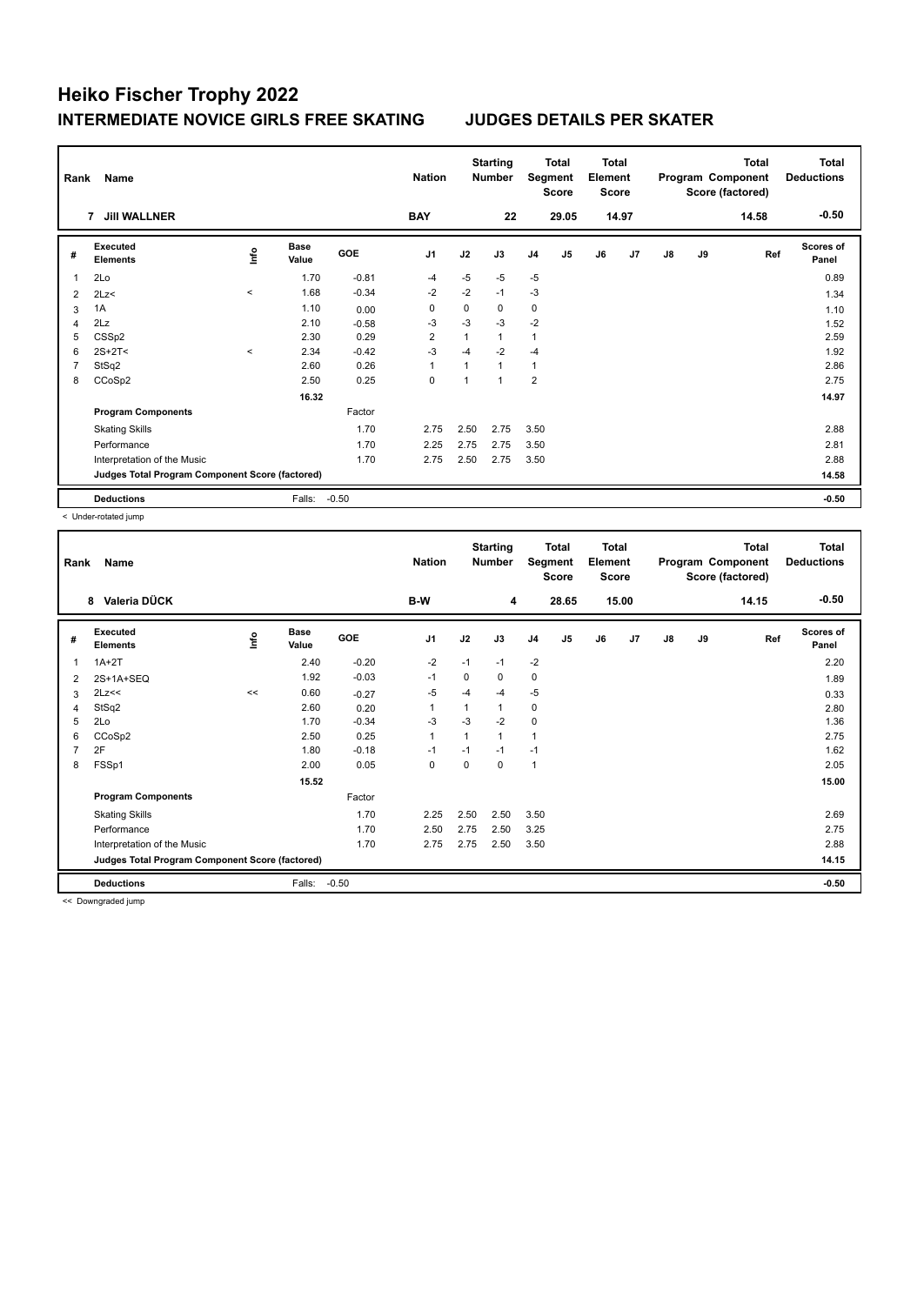| Rank | Name                                            | <b>Nation</b> |                      | <b>Starting</b><br>Number | Segment        | <b>Total</b><br><b>Score</b> | Total<br>Element<br><b>Score</b> |                |                |    | <b>Total</b><br>Program Component<br>Score (factored) | <b>Total</b><br><b>Deductions</b> |    |       |                           |
|------|-------------------------------------------------|---------------|----------------------|---------------------------|----------------|------------------------------|----------------------------------|----------------|----------------|----|-------------------------------------------------------|-----------------------------------|----|-------|---------------------------|
|      | Cheyenne KRÜGER<br>9                            |               |                      |                           | <b>BAY</b>     |                              | 11                               |                | 26.97          |    | 13.68                                                 |                                   |    | 13.29 | 0.00                      |
| #    | Executed<br><b>Elements</b>                     | ١nf٥          | <b>Base</b><br>Value | <b>GOE</b>                | J <sub>1</sub> | J2                           | J3                               | J <sub>4</sub> | J <sub>5</sub> | J6 | J7                                                    | $\mathsf{J}8$                     | J9 | Ref   | <b>Scores of</b><br>Panel |
| 1    | $1A+1Lo$                                        |               | 1.60                 | 0.00                      | $\mathbf 0$    | $\Omega$                     | $\Omega$                         | $\mathbf 0$    |                |    |                                                       |                                   |    |       | 1.60                      |
| 2    | 2S                                              |               | 1.30                 | $-0.03$                   | $-1$           | 0                            | 0                                | $\pmb{0}$      |                |    |                                                       |                                   |    |       | 1.27                      |
| 3    | 2F<                                             | $\prec$       | 1.44                 | $-0.29$                   | $-2$           | $-1$                         | $-2$                             | $-3$           |                |    |                                                       |                                   |    |       | 1.15                      |
| 4    | $2Lo+2T<<$                                      | <<            | 2.10                 | $-0.55$                   | $-3$           | $-3$                         | $-3$                             | $-4$           |                |    |                                                       |                                   |    |       | 1.55                      |
| 5    | SSp2                                            |               | 1.60                 | 0.16                      | 1              |                              | $\mathbf{1}$                     | 1              |                |    |                                                       |                                   |    |       | 1.76                      |
| 6    | StSq1                                           |               | 1.80                 | 0.05                      |                | $\Omega$                     | $\Omega$                         | $\mathbf 0$    |                |    |                                                       |                                   |    |       | 1.85                      |
| 7    | 2Lo                                             |               | 1.70                 | 0.17                      | $\overline{2}$ |                              | $\mathbf{1}$                     | 0              |                |    |                                                       |                                   |    |       | 1.87                      |
| 8    | CCoSp2                                          |               | 2.50                 | 0.13                      | $-1$           | 1                            | $\mathbf{1}$                     | 1              |                |    |                                                       |                                   |    |       | 2.63                      |
|      |                                                 |               | 14.04                |                           |                |                              |                                  |                |                |    |                                                       |                                   |    |       | 13.68                     |
|      | <b>Program Components</b>                       |               |                      | Factor                    |                |                              |                                  |                |                |    |                                                       |                                   |    |       |                           |
|      | <b>Skating Skills</b>                           |               |                      | 1.70                      | 2.50           | 2.50                         | 2.50                             | 3.25           |                |    |                                                       |                                   |    |       | 2.69                      |
|      | Performance                                     |               |                      | 1.70                      | 2.00           | 2.50                         | 2.50                             | 3.00           |                |    |                                                       |                                   |    |       | 2.50                      |
|      | Interpretation of the Music                     |               |                      | 1.70                      | 2.75           | 2.25                         | 2.50                             | 3.00           |                |    |                                                       |                                   |    |       | 2.63                      |
|      | Judges Total Program Component Score (factored) |               |                      |                           |                |                              |                                  |                |                |    |                                                       |                                   |    |       | 13.29                     |
|      | <b>Deductions</b>                               |               |                      |                           |                |                              |                                  |                |                |    |                                                       |                                   |    |       | 0.00                      |

< Under-rotated jump << Downgraded jump

| Rank           | Name                                            |      |                      |         | <b>Nation</b> |          | <b>Starting</b><br><b>Number</b> |                | <b>Total</b><br>Segment<br>Score | <b>Total</b><br>Element<br>Score |       |               |    | Total<br>Program Component<br>Score (factored) | Total<br><b>Deductions</b> |
|----------------|-------------------------------------------------|------|----------------------|---------|---------------|----------|----------------------------------|----------------|----------------------------------|----------------------------------|-------|---------------|----|------------------------------------------------|----------------------------|
| 10             | Iliana TOISKINA                                 |      |                      |         | B-W           |          | 6                                |                | 26.66                            |                                  | 13.87 |               |    | 13.29                                          | $-0.50$                    |
| #              | Executed<br><b>Elements</b>                     | ١nf٥ | <b>Base</b><br>Value | GOE     | J1            | J2       | J3                               | J <sub>4</sub> | J <sub>5</sub>                   | J6                               | J7    | $\mathsf{J}8$ | J9 | Ref                                            | <b>Scores of</b><br>Panel  |
| 1              | $1A+2T$                                         |      | 2.40                 | 0.03    | 1             | 0        | 0                                | 0              |                                  |                                  |       |               |    |                                                | 2.43                       |
| 2              | $2S+2T$                                         |      | 2.60                 | 0.00    | $\mathbf 0$   | 0        | 0                                | 0              |                                  |                                  |       |               |    |                                                | 2.60                       |
| 3              | 1Lz                                             |      | 0.60                 | $-0.06$ | $-2$          | 0        | 0                                | $-2$           |                                  |                                  |       |               |    |                                                | 0.54                       |
| 4              | CCoSp2                                          |      | 2.50                 | 0.25    | 2             | 1        | 1                                | 0              |                                  |                                  |       |               |    |                                                | 2.75                       |
| 5              | StSq1                                           |      | 1.80                 | 0.09    | $\mathbf 0$   | 1        | 1                                | 0              |                                  |                                  |       |               |    |                                                | 1.89                       |
| 6              | 2Lo<<                                           | <<   | 0.50                 | $-0.25$ | $-5$          | $-5$     | $-5$                             | $-5$           |                                  |                                  |       |               |    |                                                | 0.25                       |
| $\overline{7}$ | 2F                                              |      | 1.80                 | 0.00    | $\Omega$      | $\Omega$ | 0                                | 0              |                                  |                                  |       |               |    |                                                | 1.80                       |
| 8              | LSp2                                            |      | 1.90                 | $-0.29$ | $-2$          | $-2$     | $-1$                             | $-1$           |                                  |                                  |       |               |    |                                                | 1.61                       |
|                |                                                 |      | 14.10                |         |               |          |                                  |                |                                  |                                  |       |               |    |                                                | 13.87                      |
|                | <b>Program Components</b>                       |      |                      | Factor  |               |          |                                  |                |                                  |                                  |       |               |    |                                                |                            |
|                | <b>Skating Skills</b>                           |      |                      | 1.70    | 2.50          | 2.50     | 2.50                             | 3.00           |                                  |                                  |       |               |    |                                                | 2.63                       |
|                | Performance                                     |      |                      | 1.70    | 2.50          | 2.50     | 2.50                             | 2.75           |                                  |                                  |       |               |    |                                                | 2.56                       |
|                | Interpretation of the Music                     |      |                      | 1.70    | 2.75          | 2.25     | 2.50                             | 3.00           |                                  |                                  |       |               |    |                                                | 2.63                       |
|                | Judges Total Program Component Score (factored) |      |                      |         |               |          |                                  |                |                                  |                                  |       |               |    |                                                | 13.29                      |
|                | <b>Deductions</b>                               |      | Falls:               | $-0.50$ |               |          |                                  |                |                                  |                                  |       |               |    |                                                | $-0.50$                    |

<< Downgraded jump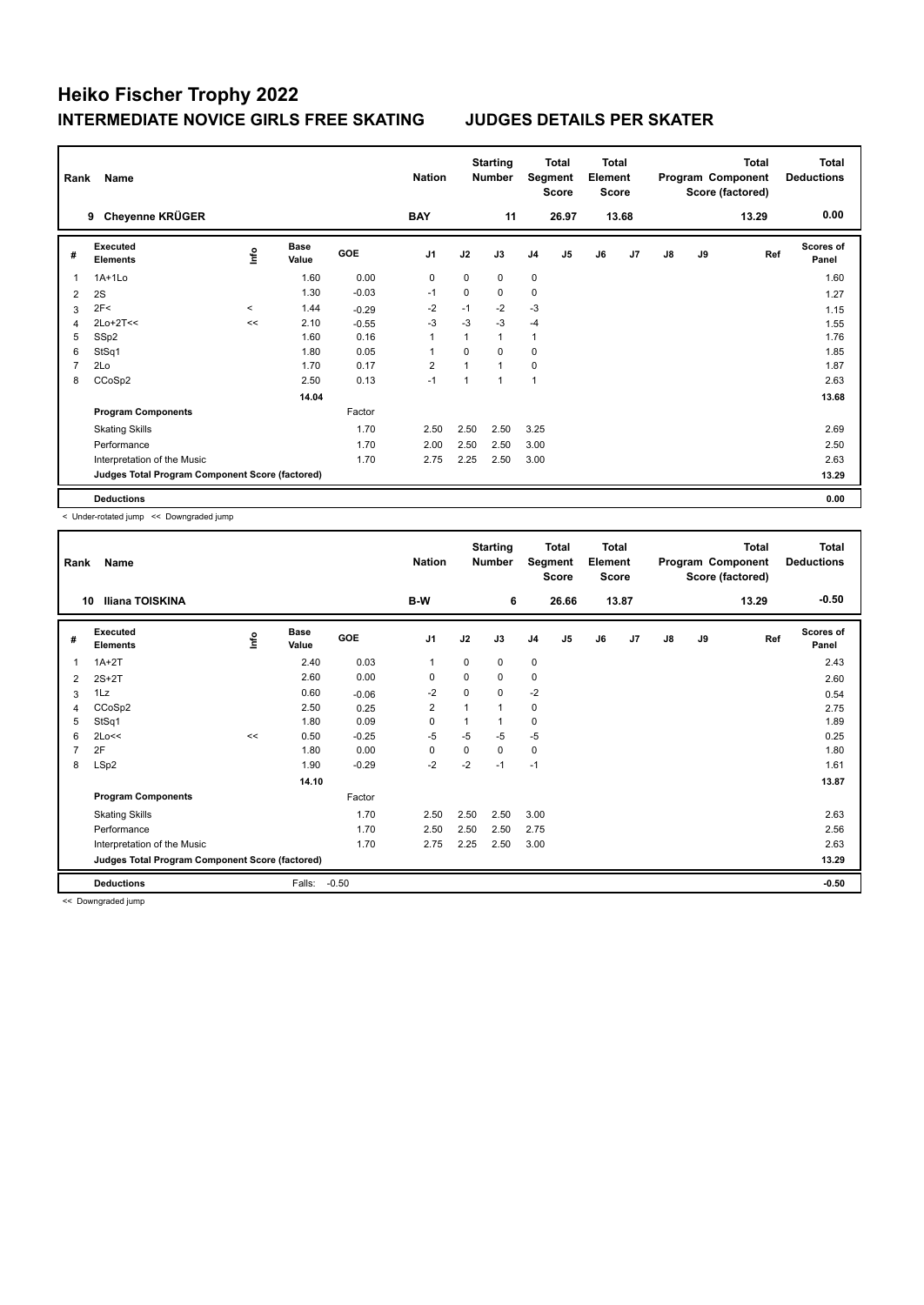| Rank           | Name                                            |           |                      |         | <b>Nation</b>  |      | <b>Starting</b><br><b>Number</b> |                | Total<br>Segment<br><b>Score</b> | <b>Total</b><br>Element<br><b>Score</b> |       |               |    | <b>Total</b><br>Program Component<br>Score (factored) | <b>Total</b><br><b>Deductions</b> |
|----------------|-------------------------------------------------|-----------|----------------------|---------|----------------|------|----------------------------------|----------------|----------------------------------|-----------------------------------------|-------|---------------|----|-------------------------------------------------------|-----------------------------------|
|                | <b>Alina SIGEL</b><br>11                        |           |                      |         | B-W            |      | $\mathbf{2}$                     |                | 26.33                            |                                         | 14.58 |               |    | 12.75                                                 | $-1.00$                           |
| #              | Executed<br><b>Elements</b>                     | ١nf٥      | <b>Base</b><br>Value | GOE     | J <sub>1</sub> | J2   | J3                               | J <sub>4</sub> | J5                               | J6                                      | J7    | $\mathsf{J}8$ | J9 | Ref                                                   | <b>Scores of</b><br>Panel         |
|                | $2T+2T$                                         |           | 2.60                 | 0.07    | 0              | 1    | $\mathbf{1}$                     | $\mathbf 0$    |                                  |                                         |       |               |    |                                                       | 2.67                              |
| $\overline{2}$ | $1A+2Lo<$                                       | $\hat{~}$ | 2.46                 | $-0.65$ | $-5$           | $-4$ | $-5$                             | $-5$           |                                  |                                         |       |               |    |                                                       | 1.81                              |
| 3              | 2S                                              |           | 1.30                 | 0.03    | 1              | 0    | 0                                | 0              |                                  |                                         |       |               |    |                                                       | 1.33                              |
| 4              | StSq1                                           |           | 1.80                 | 0.14    | 1              | 1    | $\mathbf{1}$                     | $\mathbf 0$    |                                  |                                         |       |               |    |                                                       | 1.94                              |
| 5              | CSS <sub>p2</sub>                               |           | 2.30                 | 0.00    | $\Omega$       | 0    | 0                                | 0              |                                  |                                         |       |               |    |                                                       | 2.30                              |
| 6              | 2F<                                             | $\hat{~}$ | 1.44                 | $-0.72$ | $-5$           | $-5$ | $-5$                             | $-5$           |                                  |                                         |       |               |    |                                                       | 0.72                              |
| 7              | 1A                                              |           | 1.10                 | 0.08    | 1              | 1    | $\mathbf{1}$                     | $\mathbf 0$    |                                  |                                         |       |               |    |                                                       | 1.18                              |
| 8              | CCoSp2                                          |           | 2.50                 | 0.13    | $\mathbf 0$    | 1    | $\overline{1}$                   | $\mathbf 0$    |                                  |                                         |       |               |    |                                                       | 2.63                              |
|                |                                                 |           | 15.50                |         |                |      |                                  |                |                                  |                                         |       |               |    |                                                       | 14.58                             |
|                | <b>Program Components</b>                       |           |                      | Factor  |                |      |                                  |                |                                  |                                         |       |               |    |                                                       |                                   |
|                | <b>Skating Skills</b>                           |           |                      | 1.70    | 2.00           | 2.25 | 2.25                             | 3.25           |                                  |                                         |       |               |    |                                                       | 2.44                              |
|                | Performance                                     |           |                      | 1.70    | 2.50           | 2.25 | 2.50                             | 2.75           |                                  |                                         |       |               |    |                                                       | 2.50                              |
|                | Interpretation of the Music                     |           |                      | 1.70    | 2.25           | 2.50 | 2.50                             | 3.00           |                                  |                                         |       |               |    |                                                       | 2.56                              |
|                | Judges Total Program Component Score (factored) |           |                      |         |                |      |                                  |                |                                  |                                         |       |               |    |                                                       | 12.75                             |
|                | <b>Deductions</b>                               |           | Falls:               | $-1.00$ |                |      |                                  |                |                                  |                                         |       |               |    |                                                       | $-1.00$                           |

< Under-rotated jump

| Rank           | Name                                            | <b>Nation</b> |                      | <b>Starting</b><br><b>Number</b> |                | <b>Total</b><br>Segment<br><b>Score</b> | <b>Total</b><br>Element<br><b>Score</b> |                |       |    | Total<br>Program Component<br>Score (factored) | <b>Total</b><br><b>Deductions</b> |    |       |                           |
|----------------|-------------------------------------------------|---------------|----------------------|----------------------------------|----------------|-----------------------------------------|-----------------------------------------|----------------|-------|----|------------------------------------------------|-----------------------------------|----|-------|---------------------------|
|                | Jenny ZHOU<br>12                                |               |                      |                                  | B-W            |                                         | 14                                      |                | 26.24 |    | 12.43                                          |                                   |    | 13.81 | 0.00                      |
| #              | Executed<br><b>Elements</b>                     | Lnfo          | <b>Base</b><br>Value | GOE                              | J <sub>1</sub> | J2                                      | J3                                      | J <sub>4</sub> | J5    | J6 | J7                                             | $\mathsf{J}8$                     | J9 | Ref   | <b>Scores of</b><br>Panel |
| 1              | $1A+2Tq$                                        | q             | 2.40                 | $-0.23$                          | $-2$           | $-1$                                    | $-2$                                    | $-2$           |       |    |                                                |                                   |    |       | 2.17                      |
| 2              | $2S+2Tq$                                        | q             | 2.60                 | $-0.42$                          | $-4$           | $-4$                                    | $-3$                                    | $-2$           |       |    |                                                |                                   |    |       | 2.18                      |
| 3              | StSqB                                           |               | 1.50                 | 0.11                             | $\mathbf 0$    |                                         | 1                                       | $\overline{1}$ |       |    |                                                |                                   |    |       | 1.61                      |
| $\overline{4}$ | SSp2                                            |               | 1.60                 | 0.16                             | $\mathbf{1}$   |                                         | 1                                       | 1              |       |    |                                                |                                   |    |       | 1.76                      |
| 5              | 1A                                              |               | 1.10                 | 0.03                             | $\mathbf{1}$   | $\Omega$                                | 0                                       | 0              |       |    |                                                |                                   |    |       | 1.13                      |
| 6              | 2F<<                                            | <<            | 0.50                 | $-0.16$                          | $-3$           | $-3$                                    | $-3$                                    | $-4$           |       |    |                                                |                                   |    |       | 0.34                      |
| $\overline{7}$ | 2Lo<                                            | $\prec$       | 1.36                 | $-0.31$                          | $-2$           | $-2$                                    | $-2$                                    | $-3$           |       |    |                                                |                                   |    |       | 1.05                      |
| 8              | CCoSp2                                          |               | 2.50                 | $-0.31$                          | $-2$           | $-1$                                    | $-1$                                    | $-1$           |       |    |                                                |                                   |    |       | 2.19                      |
|                |                                                 |               | 13.56                |                                  |                |                                         |                                         |                |       |    |                                                |                                   |    |       | 12.43                     |
|                | <b>Program Components</b>                       |               |                      | Factor                           |                |                                         |                                         |                |       |    |                                                |                                   |    |       |                           |
|                | <b>Skating Skills</b>                           |               |                      | 1.70                             | 2.25           | 2.50                                    | 2.75                                    | 3.50           |       |    |                                                |                                   |    |       | 2.75                      |
|                | Performance                                     |               |                      | 1.70                             | 2.00           | 2.50                                    | 2.50                                    | 3.25           |       |    |                                                |                                   |    |       | 2.56                      |
|                | Interpretation of the Music                     |               |                      | 1.70                             | 2.50           | 2.75                                    | 2.50                                    | 3.50           |       |    |                                                |                                   |    |       | 2.81                      |
|                | Judges Total Program Component Score (factored) |               |                      |                                  |                |                                         |                                         |                |       |    |                                                |                                   |    |       | 13.81                     |
|                | <b>Deductions</b>                               |               |                      |                                  |                |                                         |                                         |                |       |    |                                                |                                   |    |       | 0.00                      |

< Under-rotated jump << Downgraded jump q Jump landed on the quarter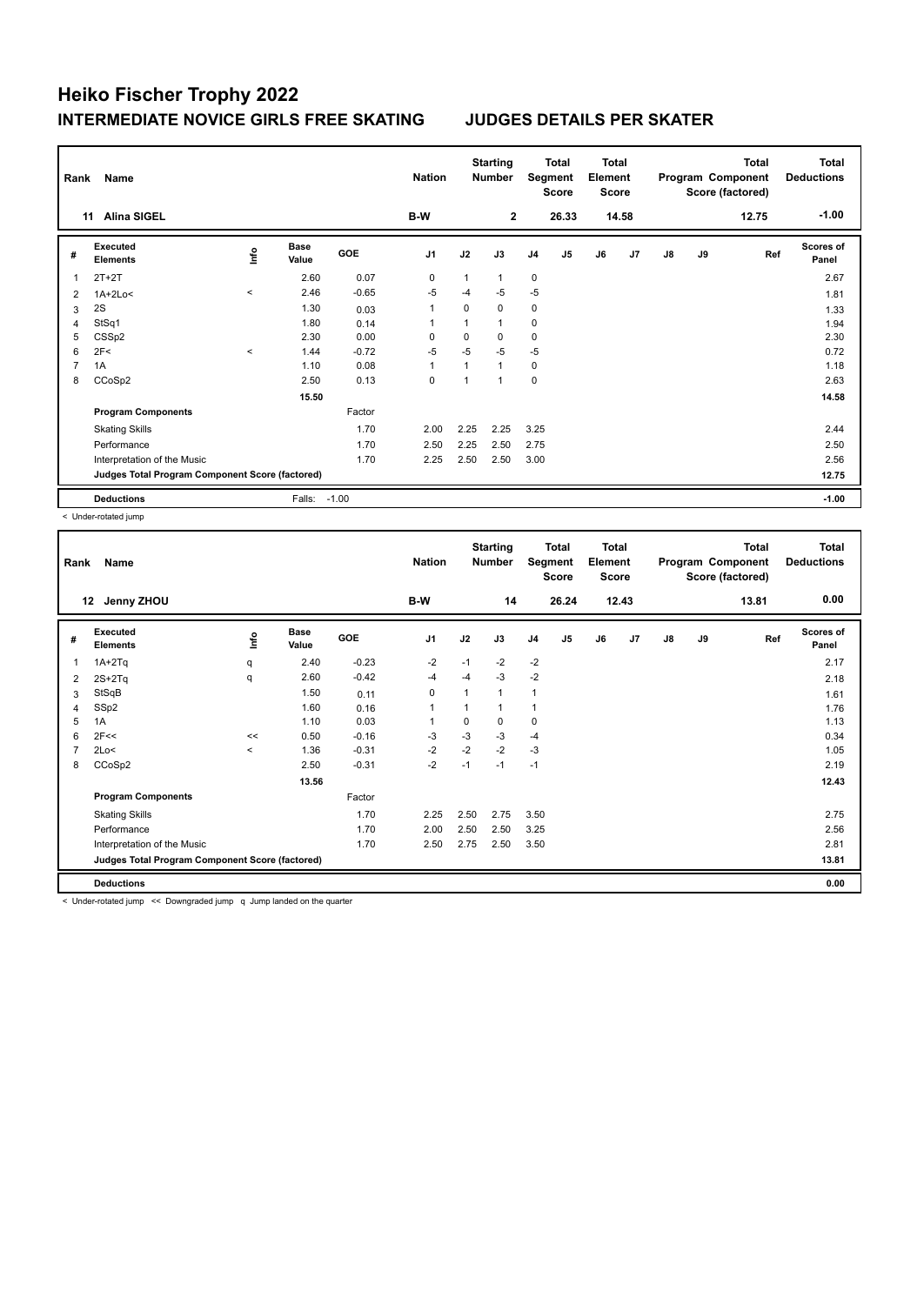| Rank | Name                                            |         |                      |         | <b>Nation</b>  |          | <b>Starting</b><br><b>Number</b> |                | Total<br>Segment<br><b>Score</b> | <b>Total</b><br>Element<br><b>Score</b> |       |               |    | <b>Total</b><br>Program Component<br>Score (factored) | <b>Total</b><br><b>Deductions</b> |
|------|-------------------------------------------------|---------|----------------------|---------|----------------|----------|----------------------------------|----------------|----------------------------------|-----------------------------------------|-------|---------------|----|-------------------------------------------------------|-----------------------------------|
|      | <b>Katerina VAN HILLE</b><br>13                 |         |                      |         | <b>BAY</b>     |          | 5                                |                | 25.66                            |                                         | 13.53 |               |    | 12.13                                                 | 0.00                              |
| #    | Executed<br><b>Elements</b>                     | ١nf٥    | <b>Base</b><br>Value | GOE     | J <sub>1</sub> | J2       | J3                               | J <sub>4</sub> | J5                               | J6                                      | J7    | $\mathsf{J}8$ | J9 | Ref                                                   | <b>Scores of</b><br>Panel         |
| 1    | 1A                                              |         | 1.10                 | 0.06    | $\overline{1}$ | $\Omega$ | $\mathbf{1}$                     | $\mathbf 0$    |                                  |                                         |       |               |    |                                                       | 1.16                              |
| 2    | $2F < +2T$                                      | $\,<$   | 2.74                 | $-0.33$ | $-3$           | $-2$     | $-2$                             | $-2$           |                                  |                                         |       |               |    |                                                       | 2.41                              |
| 3    | SSp2                                            |         | 1.60                 | 0.08    | 1              |          | 0                                | $\pmb{0}$      |                                  |                                         |       |               |    |                                                       | 1.68                              |
| 4    | $2Lz$ !<                                        | $\prec$ | 1.68                 | $-0.55$ | -4             | $-3$     | $-2$                             | $-4$           |                                  |                                         |       |               |    |                                                       | 1.13                              |
| 5    | $2Lo+2T$                                        |         | 3.00                 | $-0.21$ | $-2$           | $-1$     | $-1$                             | $-1$           |                                  |                                         |       |               |    |                                                       | 2.79                              |
| 6    | StSq2                                           |         | 2.60                 | $-0.07$ | $-1$           | $\Omega$ | $\Omega$                         | $\mathbf 0$    |                                  |                                         |       |               |    |                                                       | 2.53                              |
| 7    | 2Fq*                                            | $\star$ | 0.00                 | 0.00    | ۰              |          |                                  | ٠              |                                  |                                         |       |               |    |                                                       | 0.00                              |
| 8    | CCoSp2V                                         |         | 1.88                 | $-0.05$ | $\mathbf 0$    | $-1$     | $\Omega$                         | $\mathbf 0$    |                                  |                                         |       |               |    |                                                       | 1.83                              |
|      |                                                 |         | 14.60                |         |                |          |                                  |                |                                  |                                         |       |               |    |                                                       | 13.53                             |
|      | <b>Program Components</b>                       |         |                      | Factor  |                |          |                                  |                |                                  |                                         |       |               |    |                                                       |                                   |
|      | <b>Skating Skills</b>                           |         |                      | 1.70    | 2.00           | 2.00     | 2.25                             | 3.00           |                                  |                                         |       |               |    |                                                       | 2.31                              |
|      | Performance                                     |         |                      | 1.70    | 2.00           | 2.25     | 2.50                             | 3.00           |                                  |                                         |       |               |    |                                                       | 2.44                              |
|      | Interpretation of the Music                     |         |                      | 1.70    | 2.00           | 2.25     | 2.50                             | 2.75           |                                  |                                         |       |               |    |                                                       | 2.38                              |
|      | Judges Total Program Component Score (factored) |         |                      |         |                |          |                                  |                |                                  |                                         |       |               |    |                                                       | 12.13                             |
|      | <b>Deductions</b>                               |         |                      |         |                |          |                                  |                |                                  |                                         |       |               |    |                                                       | 0.00                              |

< Under-rotated jump \* Invalid element ! Not clear edge q Jump landed on the quarter

| Rank           | Name                                            |         |                      |            | <b>Nation</b>  |              | <b>Starting</b><br><b>Number</b> | Segment        | <b>Total</b><br><b>Score</b> | <b>Total</b><br>Element<br><b>Score</b> |       |    |    | <b>Total</b><br>Program Component<br>Score (factored) | <b>Total</b><br><b>Deductions</b> |
|----------------|-------------------------------------------------|---------|----------------------|------------|----------------|--------------|----------------------------------|----------------|------------------------------|-----------------------------------------|-------|----|----|-------------------------------------------------------|-----------------------------------|
|                | 14 Aljona SCHEWTSCHENKO                         |         |                      |            | B-W            |              | 8                                |                | 25.65                        |                                         | 12.68 |    |    | 12.97                                                 | 0.00                              |
| #              | Executed<br><b>Elements</b>                     | ۴ů      | <b>Base</b><br>Value | <b>GOE</b> | J <sub>1</sub> | J2           | J3                               | J <sub>4</sub> | J <sub>5</sub>               | J6                                      | J7    | J8 | J9 | Ref                                                   | <b>Scores of</b><br>Panel         |
| $\mathbf 1$    | 1A                                              |         | 1.10                 | 0.00       | 0              | 0            | 0                                | 0              |                              |                                         |       |    |    |                                                       | 1.10                              |
| 2              | $2S+1T$                                         |         | 1.70                 | $-0.03$    | $-1$           | 0            | 0                                | 0              |                              |                                         |       |    |    |                                                       | 1.67                              |
| 3              | 2T <                                            | $\,<\,$ | 1.04                 | $-0.16$    | $-2$           | $-1$         | $-1$                             | $-2$           |                              |                                         |       |    |    |                                                       | 0.88                              |
| 4              | CCoSp2                                          |         | 2.50                 | 0.13       | 0              | $\mathbf{1}$ |                                  | 0              |                              |                                         |       |    |    |                                                       | 2.63                              |
| 5              | StSq1                                           |         | 1.80                 | 0.00       | 0              | 0            | 0                                | 0              |                              |                                         |       |    |    |                                                       | 1.80                              |
| 6              | $2Lo < +2T <$                                   | $\prec$ | 2.40                 | $-0.34$    | $-3$           | $-2$         | $-2$                             | $-3$           |                              |                                         |       |    |    |                                                       | 2.06                              |
| $\overline{7}$ | 1Aq                                             | q       | 1.10                 | $-0.17$    | $-3$           | $\Omega$     | $-1$                             | $-2$           |                              |                                         |       |    |    |                                                       | 0.93                              |
| 8              | FCSp1                                           |         | 1.90                 | $-0.29$    | -3             | $-1$         | $-1$                             | $-1$           |                              |                                         |       |    |    |                                                       | 1.61                              |
|                |                                                 |         | 13.54                |            |                |              |                                  |                |                              |                                         |       |    |    |                                                       | 12.68                             |
|                | <b>Program Components</b>                       |         |                      | Factor     |                |              |                                  |                |                              |                                         |       |    |    |                                                       |                                   |
|                | <b>Skating Skills</b>                           |         |                      | 1.70       | 2.25           | 2.25         | 2.25                             | 3.25           |                              |                                         |       |    |    |                                                       | 2.50                              |
|                | Performance                                     |         |                      | 1.70       | 2.00           | 2.50         | 2.25                             | 3.00           |                              |                                         |       |    |    |                                                       | 2.44                              |
|                | Interpretation of the Music                     |         |                      | 1.70       | 2.50           | 2.50         | 2.50                             | 3.25           |                              |                                         |       |    |    |                                                       | 2.69                              |
|                | Judges Total Program Component Score (factored) |         |                      |            |                |              |                                  |                |                              |                                         |       |    |    |                                                       | 12.97                             |
|                | <b>Deductions</b>                               |         |                      |            |                |              |                                  |                |                              |                                         |       |    |    |                                                       | 0.00                              |

< Under-rotated jump q Jump landed on the quarter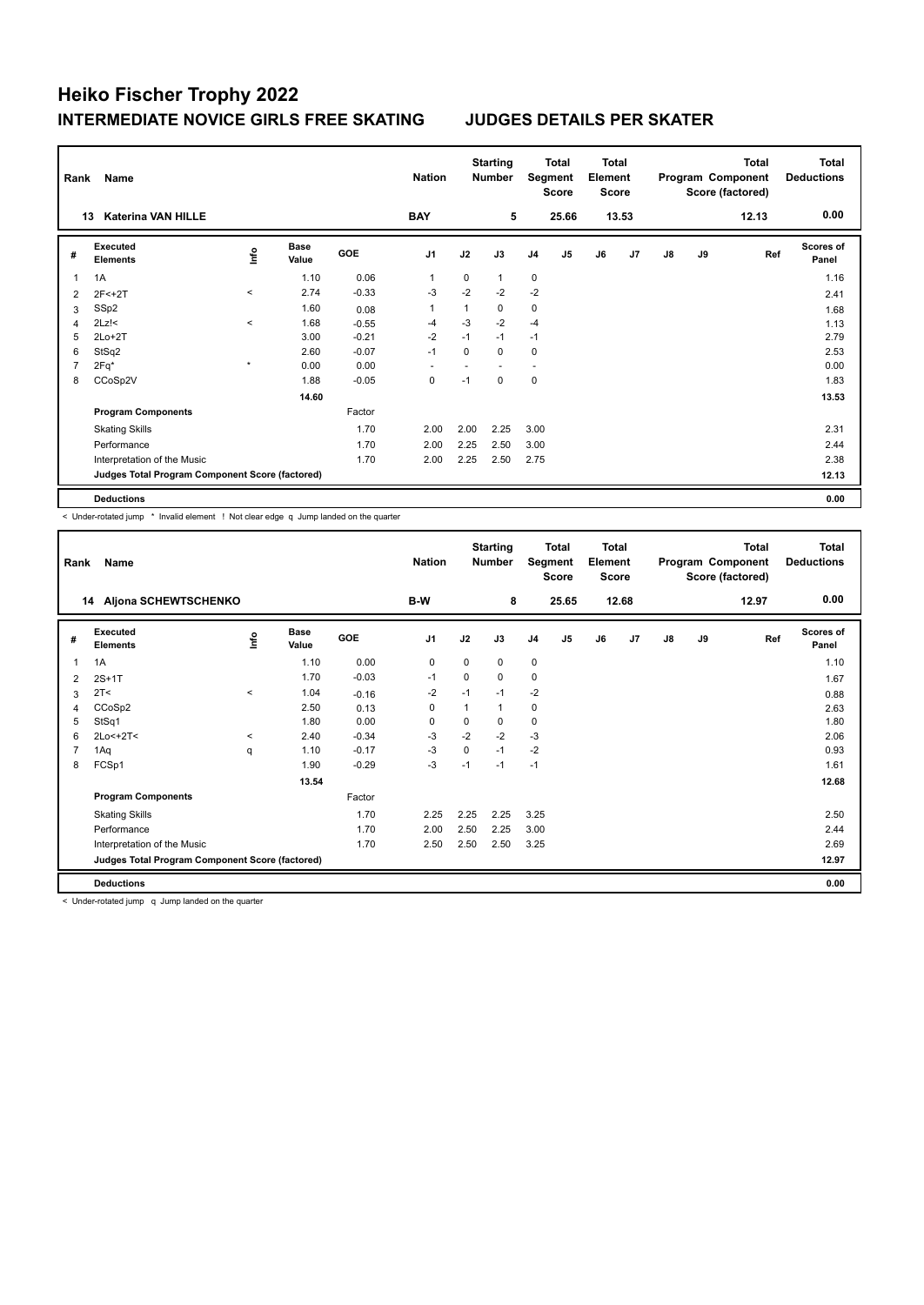| Rank           | Name                                            |                     |                      |            | <b>Nation</b>  |              | <b>Starting</b><br><b>Number</b> | Segment        | Total<br><b>Score</b> | <b>Total</b><br>Element<br><b>Score</b> |                |               |    | <b>Total</b><br>Program Component<br>Score (factored) | <b>Total</b><br><b>Deductions</b> |
|----------------|-------------------------------------------------|---------------------|----------------------|------------|----------------|--------------|----------------------------------|----------------|-----------------------|-----------------------------------------|----------------|---------------|----|-------------------------------------------------------|-----------------------------------|
|                | <b>Mirai INUKAI</b><br>15                       |                     |                      |            | B-W            |              | 3                                |                | 25.09                 |                                         | 12.70          |               |    | 13.39                                                 | $-1.00$                           |
| #              | Executed<br><b>Elements</b>                     | lnfo                | <b>Base</b><br>Value | <b>GOE</b> | J <sub>1</sub> | J2           | J3                               | J <sub>4</sub> | J5                    | J6                                      | J <sub>7</sub> | $\mathsf{J}8$ | J9 | Ref                                                   | <b>Scores of</b><br>Panel         |
| $\overline{1}$ | 2S                                              |                     | 1.30                 | 0.03       | $\mathbf 0$    | $\Omega$     | 1                                | $\mathbf 0$    |                       |                                         |                |               |    |                                                       | 1.33                              |
| 2              | 2Lz                                             |                     | 2.10                 | 0.16       | $\mathbf{1}$   | $\mathbf{1}$ | 1                                | 0              |                       |                                         |                |               |    |                                                       | 2.26                              |
| 3              | FCSSp1                                          |                     | 1.90                 | 0.24       | $\overline{2}$ | 1            |                                  | $\overline{1}$ |                       |                                         |                |               |    |                                                       | 2.14                              |
| 4              | 2Fq+COMBO+1T*                                   | $\star$             | 1.80                 | $-0.90$    | $-5$           | $-5$         | $-5$                             | $-5$           |                       |                                         |                |               |    |                                                       | 0.90                              |
| 5              | 1A                                              |                     | 1.10                 | $-0.08$    | $-1$           | $-1$         | $-1$                             | $\mathbf 0$    |                       |                                         |                |               |    |                                                       | 1.02                              |
| 6              | StSq2                                           |                     | 2.60                 | 0.07       | $\overline{1}$ | 0            | 0                                | 0              |                       |                                         |                |               |    |                                                       | 2.67                              |
| $\overline{7}$ | 2Lz<+COMBO+1Lo*                                 | $\boldsymbol{\ast}$ | 1.68                 | $-0.84$    | $-5$           | $-5$         | $-5$                             | $-5$           |                       |                                         |                |               |    |                                                       | 0.84                              |
| 8              | CoSp2V                                          |                     | 1.50                 | 0.04       | $-1$           | 1            | 1                                | $\mathbf 0$    |                       |                                         |                |               |    |                                                       | 1.54                              |
|                |                                                 |                     | 13.98                |            |                |              |                                  |                |                       |                                         |                |               |    |                                                       | 12.70                             |
|                | <b>Program Components</b>                       |                     |                      | Factor     |                |              |                                  |                |                       |                                         |                |               |    |                                                       |                                   |
|                | <b>Skating Skills</b>                           |                     |                      | 1.70       | 2.25           | 2.50         | 2.50                             | 3.25           |                       |                                         |                |               |    |                                                       | 2.63                              |
|                | Performance                                     |                     |                      | 1.70       | 2.50           | 2.25         | 2.50                             | 3.00           |                       |                                         |                |               |    |                                                       | 2.56                              |
|                | Interpretation of the Music                     |                     |                      | 1.70       | 2.50           | 2.50         | 2.75                             | 3.00           |                       |                                         |                |               |    |                                                       | 2.69                              |
|                | Judges Total Program Component Score (factored) |                     |                      |            |                |              |                                  |                |                       |                                         |                |               |    |                                                       | 13.39                             |
|                | <b>Deductions</b>                               |                     | Falls:               | $-1.00$    |                |              |                                  |                |                       |                                         |                |               |    |                                                       | $-1.00$                           |

< Under-rotated jump \* Invalid element q Jump landed on the quarter

| Rank           | Name                                            |      |                      |         | <b>Nation</b>  |      | <b>Starting</b><br>Number | Segment        | <b>Total</b><br>Score | <b>Total</b><br>Element<br><b>Score</b> |       |               |    | <b>Total</b><br>Program Component<br>Score (factored) | Total<br><b>Deductions</b> |
|----------------|-------------------------------------------------|------|----------------------|---------|----------------|------|---------------------------|----------------|-----------------------|-----------------------------------------|-------|---------------|----|-------------------------------------------------------|----------------------------|
| 16             | Jasmin DÖGER                                    |      |                      |         | B-W            |      | 17                        |                | 24.49                 |                                         | 11.94 |               |    | 12.55                                                 | 0.00                       |
| #              | Executed<br><b>Elements</b>                     | ١nf٥ | <b>Base</b><br>Value | GOE     | J <sub>1</sub> | J2   | J3                        | J <sub>4</sub> | J5                    | J6                                      | J7    | $\mathsf{J}8$ | J9 | Ref                                                   | <b>Scores of</b><br>Panel  |
| 1              | $2T+2T$                                         |      | 2.60                 | $-0.42$ | $-4$           | $-3$ | $-2$                      | $-4$           |                       |                                         |       |               |    |                                                       | 2.18                       |
| 2              | 2Lo                                             |      | 1.70                 | $-0.17$ | $-2$           | $-1$ | $-1$                      | 0              |                       |                                         |       |               |    |                                                       | 1.53                       |
| 3              | CCoSp2                                          |      | 2.50                 | 0.00    | 0              | 0    | 0                         | 0              |                       |                                         |       |               |    |                                                       | 2.50                       |
| $\overline{4}$ | StSq1                                           |      | 1.80                 | $-0.05$ | $-1$           | 0    | 0                         | 0              |                       |                                         |       |               |    |                                                       | 1.75                       |
| 5              | 2S                                              |      | 1.30                 | $-0.07$ | $-1$           | $-1$ | 0                         | 0              |                       |                                         |       |               |    |                                                       | 1.23                       |
| 6              | 2F                                              |      | 1.80                 | $-0.32$ | $-2$           | $-2$ | $-2$                      | $-1$           |                       |                                         |       |               |    |                                                       | 1.48                       |
| 7              | $1A+1L0$                                        |      | 1.60                 | $-0.33$ | $-3$           | -4   | $-3$                      | $-2$           |                       |                                         |       |               |    |                                                       | 1.27                       |
| 8              | FCSp                                            |      | 0.00                 | 0.00    |                |      |                           | ۰              |                       |                                         |       |               |    |                                                       | 0.00                       |
|                |                                                 |      | 13.30                |         |                |      |                           |                |                       |                                         |       |               |    |                                                       | 11.94                      |
|                | <b>Program Components</b>                       |      |                      | Factor  |                |      |                           |                |                       |                                         |       |               |    |                                                       |                            |
|                | <b>Skating Skills</b>                           |      |                      | 1.70    | 2.00           | 2.50 | 2.75                      | 3.00           |                       |                                         |       |               |    |                                                       | 2.56                       |
|                | Performance                                     |      |                      | 1.70    | 2.00           | 2.25 | 2.50                      | 3.00           |                       |                                         |       |               |    |                                                       | 2.44                       |
|                | Interpretation of the Music                     |      |                      | 1.70    | 2.00           | 2.25 | 2.50                      | 2.75           |                       |                                         |       |               |    |                                                       | 2.38                       |
|                | Judges Total Program Component Score (factored) |      |                      |         |                |      |                           |                |                       |                                         |       |               |    |                                                       | 12.55                      |
|                | <b>Deductions</b>                               |      |                      |         |                |      |                           |                |                       |                                         |       |               |    |                                                       | 0.00                       |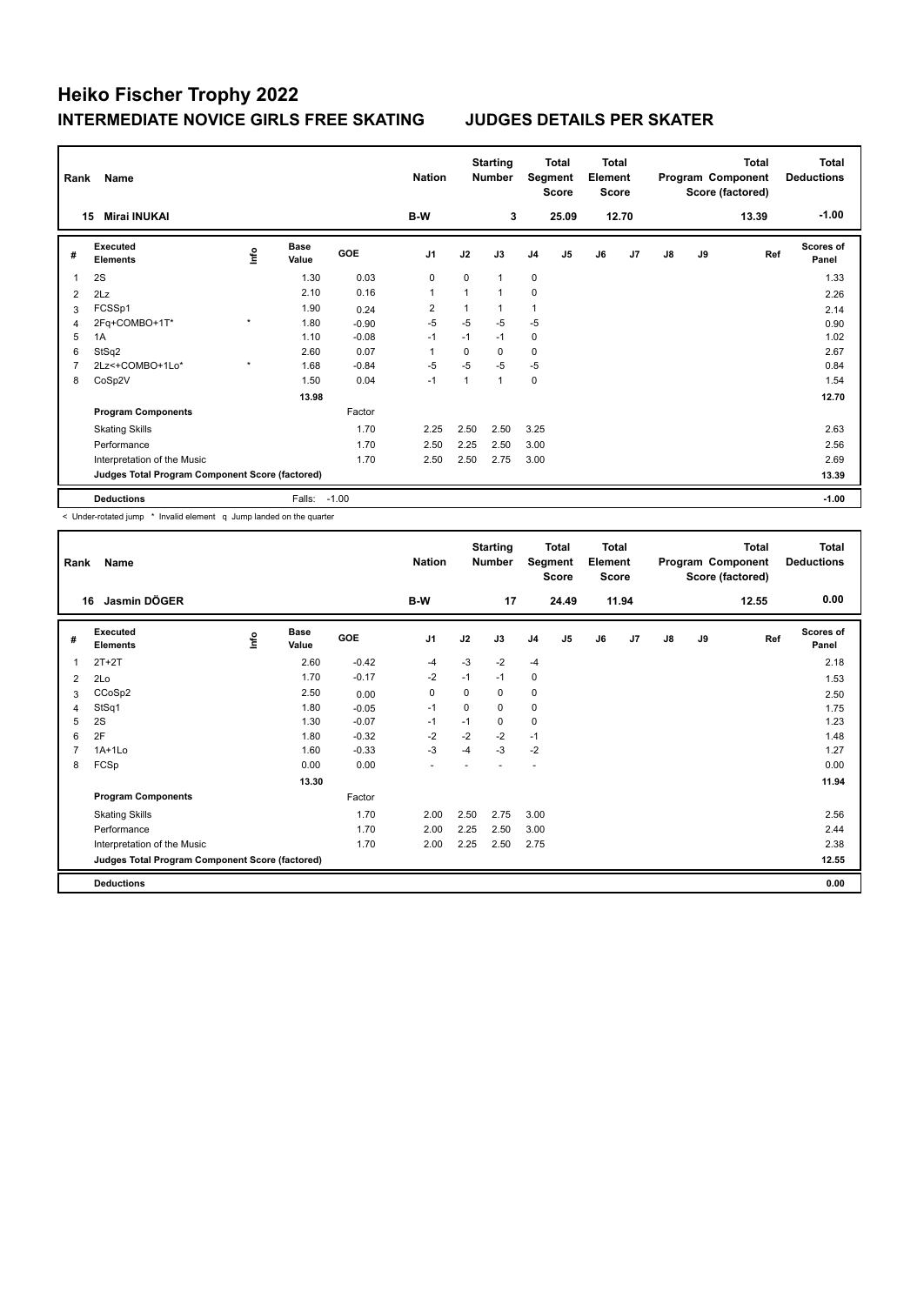| Rank           | Name                                            |          |                      |         | <b>Nation</b>  |              | <b>Starting</b><br><b>Number</b> |              | <b>Total</b><br>Segment<br><b>Score</b> | <b>Total</b><br>Element<br><b>Score</b> |       |    |    | <b>Total</b><br>Program Component<br>Score (factored) | <b>Total</b><br><b>Deductions</b> |
|----------------|-------------------------------------------------|----------|----------------------|---------|----------------|--------------|----------------------------------|--------------|-----------------------------------------|-----------------------------------------|-------|----|----|-------------------------------------------------------|-----------------------------------|
|                | 17 Leonie WEIDMANN                              |          |                      |         | <b>BAY</b>     |              | 20                               |              | 24.34                                   |                                         | 11.69 |    |    | 12.65                                                 | 0.00                              |
| #              | <b>Executed</b><br><b>Elements</b>              | ١nf٥     | <b>Base</b><br>Value | GOE     | J1             | J2           | J3                               | J4           | J5                                      | J6                                      | J7    | J8 | J9 | Ref                                                   | <b>Scores of</b><br>Panel         |
| 1              | $1A+1Lo$                                        |          | 1.60                 | 0.00    | $\mathbf 0$    | $\mathbf 0$  | $\mathbf 0$                      | $\mathbf 0$  |                                         |                                         |       |    |    |                                                       | 1.60                              |
| $\overline{2}$ | 2S                                              |          | 1.30                 | 0.00    | 0              | $\pmb{0}$    | 0                                | 0            |                                         |                                         |       |    |    |                                                       | 1.30                              |
| 3              | 2T                                              |          | 1.30                 | $-0.33$ | $-3$           | $-3$         | $-3$                             | $-1$         |                                         |                                         |       |    |    |                                                       | 0.97                              |
| $\overline{4}$ | CCoSp2V                                         |          | 1.88                 | 0.00    | $-2$           | $\mathbf{1}$ | $\mathbf 0$                      | $\mathbf{1}$ |                                         |                                         |       |    |    |                                                       | 1.88                              |
| 5              | StSq1                                           |          | 1.80                 | $-0.05$ | $-1$           | $\mathbf 0$  | $\mathbf 0$                      | $\mathbf 0$  |                                         |                                         |       |    |    |                                                       | 1.75                              |
| 6              | 2T                                              |          | 1.30                 | $-0.23$ | $-2$           | $-2$         | $-2$                             | $-1$         |                                         |                                         |       |    |    |                                                       | 1.07                              |
| $\overline{7}$ | 1Lz+1A+SEQ                                      |          | 1.36                 | $-0.14$ | $-2$           | $-1$         | $-1$                             | $-1$         |                                         |                                         |       |    |    |                                                       | 1.22                              |
| 8              | CSSp1                                           |          | 1.90                 | 0.00    | $\overline{0}$ | $\mathbf 0$  | $\Omega$                         | $\mathbf 0$  |                                         |                                         |       |    |    |                                                       | 1.90                              |
|                |                                                 |          | 12.44                |         |                |              |                                  |              |                                         |                                         |       |    |    |                                                       | 11.69                             |
|                | <b>Program Components</b>                       |          |                      | Factor  |                |              |                                  |              |                                         |                                         |       |    |    |                                                       |                                   |
|                | <b>Skating Skills</b>                           |          |                      | 1.70    | 2.25           | 2.25         | 2.25                             | 3.00         |                                         |                                         |       |    |    |                                                       | 2.44                              |
|                | Performance                                     |          |                      | 1.70    | 2.25           | 2.50         | 2.50                             | 2.75         |                                         |                                         |       |    |    |                                                       | 2.50                              |
|                | Interpretation of the Music                     |          |                      | 1.70    | 2.50           | 2.25         | 2.50                             | 2.75         |                                         |                                         |       |    |    |                                                       | 2.50                              |
|                | Judges Total Program Component Score (factored) |          |                      |         |                |              |                                  |              |                                         |                                         |       |    |    |                                                       | 12.65                             |
|                | <b>Deductions</b>                               |          |                      |         |                |              |                                  |              |                                         |                                         |       |    |    |                                                       | 0.00                              |
|                |                                                 |          |                      |         |                |              |                                  |              |                                         |                                         |       |    |    |                                                       |                                   |
|                |                                                 |          |                      |         |                |              |                                  |              |                                         |                                         |       |    |    |                                                       |                                   |
|                |                                                 |          |                      |         |                |              | <b>Starting</b>                  |              | <b>Total</b>                            | <b>Total</b>                            |       |    |    | <b>Total</b>                                          | <b>Total</b>                      |
| Rank           | Name                                            |          |                      |         | <b>Nation</b>  |              | Number                           |              | Segment<br><b>Score</b>                 | Element<br><b>Score</b>                 |       |    |    | Program Component<br>Score (factored)                 | <b>Deductions</b>                 |
|                | 18 Jacqueline SONNENWALD                        |          |                      |         | B-W            |              | 18                               |              | 24.26                                   |                                         | 11.93 |    |    | 12.33                                                 | 0.00                              |
|                |                                                 |          |                      |         |                |              |                                  |              |                                         |                                         |       |    |    |                                                       |                                   |
| #              | Executed<br><b>Elements</b>                     | ١nf٥     | <b>Base</b><br>Value | GOE     | J <sub>1</sub> | J2           | J3                               | J4           | J5                                      | J6                                      | J7    | J8 | J9 | Ref                                                   | Scores of<br>Panel                |
| 1              | 1A                                              |          | 1.10                 | 0.00    | $\pmb{0}$      | 0            | 0                                | $\mathbf 0$  |                                         |                                         |       |    |    |                                                       | 1.10                              |
| $\overline{2}$ | CSS <sub>p2</sub>                               |          | 2.30                 | $-0.06$ | 0              | $\pmb{0}$    | 0                                | $-1$         |                                         |                                         |       |    |    |                                                       | 2.24                              |
| 3              | $2Lo+1Lo<$                                      | $\hat{}$ | 2.10                 | $-0.60$ | $-4$           | $-4$         | -3                               | $-3$         |                                         |                                         |       |    |    |                                                       | 1.50                              |
| $\overline{4}$ | 2S                                              |          | 1.30                 | $-0.13$ | $-1$           | $-1$         | $-1$                             | $-1$         |                                         |                                         |       |    |    |                                                       | 1.17                              |
| 5              | 2S                                              |          | 1.30                 | $-0.20$ | $-1$           | $-2$         | $-2$                             | $-1$         |                                         |                                         |       |    |    |                                                       | 1.10                              |
| 6              | StSqB                                           |          | 1.50                 | $-0.08$ | $-1$           | $-1$         | 0                                | 0            |                                         |                                         |       |    |    |                                                       | 1.42                              |
| $\overline{7}$ | $1A+1T$                                         |          | 1.50                 | 0.00    | $\pmb{0}$      | $\pmb{0}$    | 0                                | 0            |                                         |                                         |       |    |    |                                                       | 1.50                              |
| 8              | CCoSp1                                          |          | 2.00                 | $-0.10$ | $-2$           | 0            | $\mathbf 0$                      | $\mathbf 0$  |                                         |                                         |       |    |    |                                                       | 1.90                              |
|                |                                                 |          | 13.10                |         |                |              |                                  |              |                                         |                                         |       |    |    |                                                       | 11.93                             |
|                | <b>Program Components</b>                       |          |                      | Factor  |                |              |                                  |              |                                         |                                         |       |    |    |                                                       |                                   |
|                | <b>Skating Skills</b>                           |          |                      | 1.70    | 2.00           | 2.25         | 2.50                             | 3.00         |                                         |                                         |       |    |    |                                                       | 2.44                              |
|                | Performance                                     |          |                      | 1.70    | 2.00           | 2.25         | 2.25                             | 2.75         |                                         |                                         |       |    |    |                                                       | 2.31                              |
|                | Interpretation of the Music                     |          |                      | 1.70    | 2.25           | 2.50         | 2.25                             | 3.00         |                                         |                                         |       |    |    |                                                       | 2.50                              |
|                | Judges Total Program Component Score (factored) |          |                      |         |                |              |                                  |              |                                         |                                         |       |    |    |                                                       | 12.33                             |

< Under-rotated jump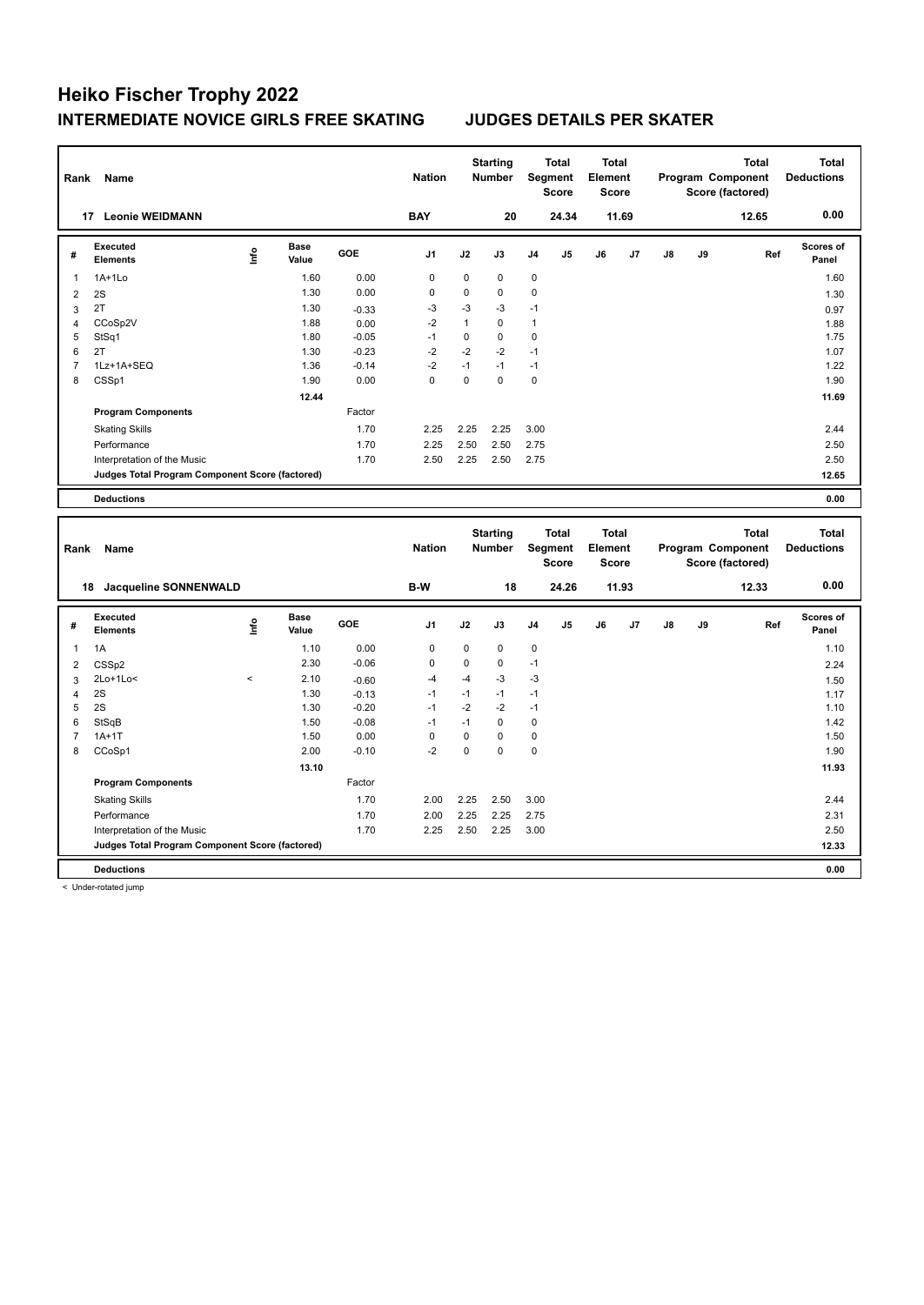| Rank           | Name                                            |       |                      |         | <b>Nation</b>  |          | <b>Starting</b><br><b>Number</b> | Segment        | <b>Total</b><br><b>Score</b> | <b>Total</b><br>Element<br><b>Score</b> |                |               |    | <b>Total</b><br>Program Component<br>Score (factored) | <b>Total</b><br><b>Deductions</b> |
|----------------|-------------------------------------------------|-------|----------------------|---------|----------------|----------|----------------------------------|----------------|------------------------------|-----------------------------------------|----------------|---------------|----|-------------------------------------------------------|-----------------------------------|
| 19             | <b>Marlene LANDTHALER</b>                       |       |                      |         | B-W            |          | 1                                |                | 24.11                        |                                         | 11.76          |               |    | 12.85                                                 | $-0.50$                           |
| #              | Executed<br><b>Elements</b>                     | ١nf٥  | <b>Base</b><br>Value | GOE     | J <sub>1</sub> | J2       | J3                               | J <sub>4</sub> | J <sub>5</sub>               | J6                                      | J <sub>7</sub> | $\mathsf{J}8$ | J9 | Ref                                                   | <b>Scores of</b><br>Panel         |
| 1              | 2Lo                                             |       | 1.70                 | $-0.30$ | $-2$           | $-2$     | $-1$                             | $-2$           |                              |                                         |                |               |    |                                                       | 1.40                              |
| 2              | 1Lz!+1A+SEQ                                     |       | 1.36                 | $-0.19$ | $-2$           | $-1$     | $-2$                             | $-2$           |                              |                                         |                |               |    |                                                       | 1.17                              |
| 3              | CCoSp1                                          |       | 2.00                 | 0.00    | 0              | $\Omega$ | $\Omega$                         | 0              |                              |                                         |                |               |    |                                                       | 2.00                              |
| 4              | CSS <sub>p2</sub>                               |       | 2.30                 | 0.12    | $\overline{1}$ |          | 0                                | $\mathbf 0$    |                              |                                         |                |               |    |                                                       | 2.42                              |
| 5              | $2S+1Lo$                                        |       | 1.80                 | $-0.29$ | -3             | $-2$     | $-2$                             | $-2$           |                              |                                         |                |               |    |                                                       | 1.51                              |
| 6              | 2F<                                             | $\,<$ | 1.44                 | $-0.72$ | $-5$           | $-5$     | $-5$                             | $-5$           |                              |                                         |                |               |    |                                                       | 0.72                              |
| $\overline{7}$ | StSqB                                           |       | 1.50                 | 0.00    | $\Omega$       | 0        | $\Omega$                         | 0              |                              |                                         |                |               |    |                                                       | 1.50                              |
| 8              | 2Sq                                             | q     | 1.30                 | $-0.26$ | $-3$           | $-2$     | $-1$                             | $-2$           |                              |                                         |                |               |    |                                                       | 1.04                              |
|                |                                                 |       | 13.40                |         |                |          |                                  |                |                              |                                         |                |               |    |                                                       | 11.76                             |
|                | <b>Program Components</b>                       |       |                      | Factor  |                |          |                                  |                |                              |                                         |                |               |    |                                                       |                                   |
|                | <b>Skating Skills</b>                           |       |                      | 1.70    | 2.25           | 2.50     | 2.50                             | 3.00           |                              |                                         |                |               |    |                                                       | 2.56                              |
|                | Performance                                     |       |                      | 1.70    | 2.00           | 2.50     | 2.50                             | 3.00           |                              |                                         |                |               |    |                                                       | 2.50                              |
|                | Interpretation of the Music                     |       |                      | 1.70    | 2.25           | 2.25     | 2.75                             | 2.75           |                              |                                         |                |               |    |                                                       | 2.50                              |
|                | Judges Total Program Component Score (factored) |       |                      |         |                |          |                                  |                |                              |                                         |                |               |    |                                                       | 12.85                             |
|                | <b>Deductions</b>                               |       | Falls:               | $-0.50$ |                |          |                                  |                |                              |                                         |                |               |    |                                                       | $-0.50$                           |

< Under-rotated jump ! Not clear edge q Jump landed on the quarter

| Rank           | Name                                            |         |                      |         | <b>Nation</b>  |              | <b>Starting</b><br>Number |                | Total<br>Segment<br><b>Score</b> | <b>Total</b><br>Element<br><b>Score</b> |                |    |    | <b>Total</b><br>Program Component<br>Score (factored) | <b>Total</b><br><b>Deductions</b> |
|----------------|-------------------------------------------------|---------|----------------------|---------|----------------|--------------|---------------------------|----------------|----------------------------------|-----------------------------------------|----------------|----|----|-------------------------------------------------------|-----------------------------------|
| 20             | <b>Diana WALLNER</b>                            |         |                      |         | <b>BAY</b>     |              | 13                        |                | 23.67                            |                                         | 11.12          |    |    | 12.55                                                 | 0.00                              |
| #              | Executed<br><b>Elements</b>                     | ۴ů      | <b>Base</b><br>Value | GOE     | J <sub>1</sub> | J2           | J3                        | J <sub>4</sub> | J <sub>5</sub>                   | J6                                      | J <sub>7</sub> | J8 | J9 | Ref                                                   | <b>Scores of</b><br>Panel         |
| 1              | $2S+2T$                                         |         | 2.60                 | $-0.29$ | $-2$           | $-2$         | $-3$                      | $-2$           |                                  |                                         |                |    |    |                                                       | 2.31                              |
| 2              | 2F                                              |         | 1.80                 | $-0.36$ | $-2$           | $-3$         | $-2$                      | $-1$           |                                  |                                         |                |    |    |                                                       | 1.44                              |
| 3              | $2Lo+2T$                                        |         | 3.00                 | $-0.34$ | $-2$           | $-2$         | $-2$                      | $-2$           |                                  |                                         |                |    |    |                                                       | 2.66                              |
| 4              | SSp2                                            |         | 1.60                 | 0.16    | $\overline{2}$ | $\mathbf{1}$ | $\mathbf{1}$              | 0              |                                  |                                         |                |    |    |                                                       | 1.76                              |
| 5              | 1A                                              |         | 1.10                 | 0.00    | 0              | $\mathbf 0$  | $\mathbf 0$               | 0              |                                  |                                         |                |    |    |                                                       | 1.10                              |
| 6              | StSq1                                           |         | 1.80                 | 0.05    | 1              | $\mathbf 0$  | $\mathbf 0$               | 0              |                                  |                                         |                |    |    |                                                       | 1.85                              |
| $\overline{7}$ | $2Lo*$                                          | $\star$ | 0.00                 | 0.00    |                |              |                           |                |                                  |                                         |                |    |    |                                                       | 0.00                              |
| 8              | CCoSp                                           |         | 0.00                 | 0.00    |                |              |                           |                |                                  |                                         |                |    |    |                                                       | 0.00                              |
|                |                                                 |         | 11.90                |         |                |              |                           |                |                                  |                                         |                |    |    |                                                       | 11.12                             |
|                | <b>Program Components</b>                       |         |                      | Factor  |                |              |                           |                |                                  |                                         |                |    |    |                                                       |                                   |
|                | <b>Skating Skills</b>                           |         |                      | 1.70    | 2.50           | 2.25         | 2.50                      | 3.00           |                                  |                                         |                |    |    |                                                       | 2.56                              |
|                | Performance                                     |         |                      | 1.70    | 2.00           | 2.00         | 2.50                      | 3.00           |                                  |                                         |                |    |    |                                                       | 2.38                              |
|                | Interpretation of the Music                     |         |                      | 1.70    | 2.00           | 2.25         | 2.50                      | 3.00           |                                  |                                         |                |    |    |                                                       | 2.44                              |
|                | Judges Total Program Component Score (factored) |         |                      |         |                |              |                           |                |                                  |                                         |                |    |    |                                                       | 12.55                             |
|                | <b>Deductions</b>                               |         |                      |         |                |              |                           |                |                                  |                                         |                |    |    |                                                       | 0.00                              |

\* Invalid element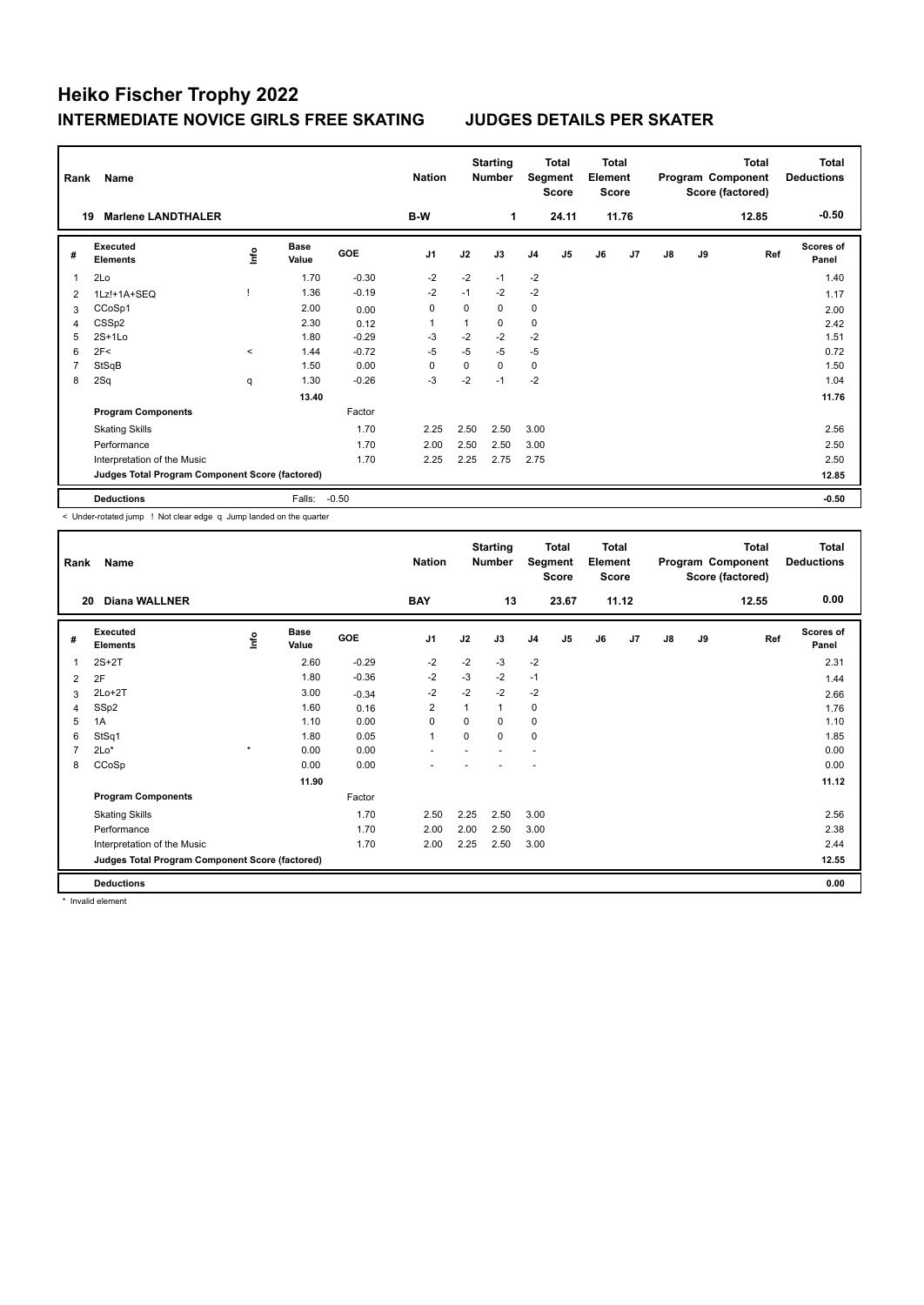| Rank           | Name                                            |         |                      |         | <b>Nation</b>  |             | <b>Starting</b><br><b>Number</b> |                          | <b>Total</b><br>Segment<br><b>Score</b> | <b>Total</b><br>Element<br><b>Score</b> |                |               |    | <b>Total</b><br>Program Component<br>Score (factored) | <b>Total</b><br><b>Deductions</b> |
|----------------|-------------------------------------------------|---------|----------------------|---------|----------------|-------------|----------------------------------|--------------------------|-----------------------------------------|-----------------------------------------|----------------|---------------|----|-------------------------------------------------------|-----------------------------------|
| 21             | <b>Yigian YANG</b>                              |         |                      |         | <b>BAY</b>     |             | 12                               |                          | 22.50                                   |                                         | 10.15          |               |    | 12.35                                                 | 0.00                              |
| #              | Executed<br><b>Elements</b>                     | ١nf٥    | <b>Base</b><br>Value | GOE     | J <sub>1</sub> | J2          | J3                               | J <sub>4</sub>           | J5                                      | J6                                      | J <sub>7</sub> | $\mathsf{J}8$ | J9 | Ref                                                   | <b>Scores of</b><br>Panel         |
| 1              | 2A<<                                            | <<      | 1.10                 | $-0.41$ | $-4$           | $-4$        | $-3$                             | $-4$                     |                                         |                                         |                |               |    |                                                       | 0.69                              |
| $\overline{2}$ | 2Lo                                             |         | 1.70                 | 0.04    | $\mathbf 0$    | $\mathbf 0$ | $\mathbf{1}$                     | 0                        |                                         |                                         |                |               |    |                                                       | 1.74                              |
| 3              | 2F<                                             | $\prec$ | 1.44                 | $-0.51$ | $-4$           | $-4$        | $-2$                             | $-4$                     |                                         |                                         |                |               |    |                                                       | 0.93                              |
| 4              | CSSp1V                                          |         | 1.43                 | $-0.25$ | $-2$           | $-2$        | $-1$                             | $-2$                     |                                         |                                         |                |               |    |                                                       | 1.18                              |
| 5              | StSq1                                           |         | 1.80                 | 0.00    | 0              | 0           | 0                                | 0                        |                                         |                                         |                |               |    |                                                       | 1.80                              |
| 6              | $2F<+2T<<$                                      | <<      | 1.84                 | $-0.47$ | $-4$           | $-2$        | $-3$                             | $-4$                     |                                         |                                         |                |               |    |                                                       | 1.37                              |
| 7              | $2Lo*$                                          | $\star$ | 0.00                 | 0.00    | ٠              |             |                                  | $\overline{\phantom{a}}$ |                                         |                                         |                |               |    |                                                       | 0.00                              |
| 8              | CCoSp2                                          |         | 2.50                 | $-0.06$ | $-1$           | $\Omega$    | $\Omega$                         | $\mathbf 0$              |                                         |                                         |                |               |    |                                                       | 2.44                              |
|                |                                                 |         | 11.81                |         |                |             |                                  |                          |                                         |                                         |                |               |    |                                                       | 10.15                             |
|                | <b>Program Components</b>                       |         |                      | Factor  |                |             |                                  |                          |                                         |                                         |                |               |    |                                                       |                                   |
|                | <b>Skating Skills</b>                           |         |                      | 1.70    | 2.00           | 2.50        | 2.25                             | 3.00                     |                                         |                                         |                |               |    |                                                       | 2.44                              |
|                | Performance                                     |         |                      | 1.70    | 2.00           | 2.25        | 2.50                             | 2.75                     |                                         |                                         |                |               |    |                                                       | 2.38                              |
|                | Interpretation of the Music                     |         |                      | 1.70    | 2.25           | 2.25        | 2.50                             | 2.75                     |                                         |                                         |                |               |    |                                                       | 2.44                              |
|                | Judges Total Program Component Score (factored) |         |                      |         |                |             |                                  |                          |                                         |                                         |                |               |    |                                                       | 12.35                             |
|                | <b>Deductions</b>                               |         |                      |         |                |             |                                  |                          |                                         |                                         |                |               |    |                                                       | 0.00                              |

< Under-rotated jump << Downgraded jump \* Invalid element

| Rank | Name                                            |      |                      |         | <b>Nation</b>  |          | <b>Starting</b><br>Number | Segment        | <b>Total</b><br><b>Score</b> | <b>Total</b><br>Element<br><b>Score</b> |      |               |    | <b>Total</b><br>Program Component<br>Score (factored) | <b>Total</b><br><b>Deductions</b> |
|------|-------------------------------------------------|------|----------------------|---------|----------------|----------|---------------------------|----------------|------------------------------|-----------------------------------------|------|---------------|----|-------------------------------------------------------|-----------------------------------|
| 22   | <b>Yasmin KOVANCI</b>                           |      |                      |         | B-W            |          | 19                        |                | 21.71                        |                                         | 9.94 |               |    | 12.77                                                 | $-1.00$                           |
| #    | Executed<br><b>Elements</b>                     | lnfo | <b>Base</b><br>Value | GOE     | J <sub>1</sub> | J2       | J3                        | J <sub>4</sub> | J <sub>5</sub>               | J6                                      | J7   | $\mathsf{J}8$ | J9 | Ref                                                   | <b>Scores of</b><br>Panel         |
| -1   | $1A+2Lo<<$                                      | <<   | 1.60                 | $-0.44$ | $-4$           | $-4$     | -4                        | -4             |                              |                                         |      |               |    |                                                       | 1.16                              |
| 2    | 2Lze<<                                          | <<   | 0.48                 | $-0.24$ | $-5$           | $-5$     | $-5$                      | -5             |                              |                                         |      |               |    |                                                       | 0.24                              |
| 3    | 2S<<                                            | <<   | 0.40                 | $-0.17$ | $-4$           | $-4$     | -4                        | $-5$           |                              |                                         |      |               |    |                                                       | 0.23                              |
| 4    | 2F<<                                            | <<   | 0.50                 | $-0.25$ | -5             | $-5$     | -5                        | -5             |                              |                                         |      |               |    |                                                       | 0.25                              |
| 5    | $2Lo+1T$                                        |      | 2.10                 | 0.04    | 1              | $\Omega$ | 0                         | 0              |                              |                                         |      |               |    |                                                       | 2.14                              |
| 6    | FCSp2                                           |      | 2.30                 | 0.06    | $\mathbf 0$    | 0        | 0                         | 1              |                              |                                         |      |               |    |                                                       | 2.36                              |
|      | StSq1                                           |      | 1.80                 | $-0.09$ | $\mathbf 0$    | $-1$     | $-1$                      | 0              |                              |                                         |      |               |    |                                                       | 1.71                              |
| 8    | CCoSp1                                          |      | 2.00                 | $-0.15$ | $-1$           | 0        | 0                         | $-2$           |                              |                                         |      |               |    |                                                       | 1.85                              |
|      |                                                 |      | 11.18                |         |                |          |                           |                |                              |                                         |      |               |    |                                                       | 9.94                              |
|      | <b>Program Components</b>                       |      |                      | Factor  |                |          |                           |                |                              |                                         |      |               |    |                                                       |                                   |
|      | <b>Skating Skills</b>                           |      |                      | 1.70    | 2.00           | 2.25     | 2.50                      | 3.25           |                              |                                         |      |               |    |                                                       | 2.50                              |
|      | Performance                                     |      |                      | 1.70    | 2.00           | 2.50     | 2.50                      | 2.50           |                              |                                         |      |               |    |                                                       | 2.38                              |
|      | Interpretation of the Music                     |      |                      | 1.70    | 2.50           | 2.75     | 2.75                      | 2.50           |                              |                                         |      |               |    |                                                       | 2.63                              |
|      | Judges Total Program Component Score (factored) |      |                      |         |                |          |                           |                |                              |                                         |      |               |    |                                                       | 12.77                             |
|      | <b>Deductions</b>                               |      | Falls:               | $-1.00$ |                |          |                           |                |                              |                                         |      |               |    |                                                       | $-1.00$                           |

<< Downgraded jump e Wrong edge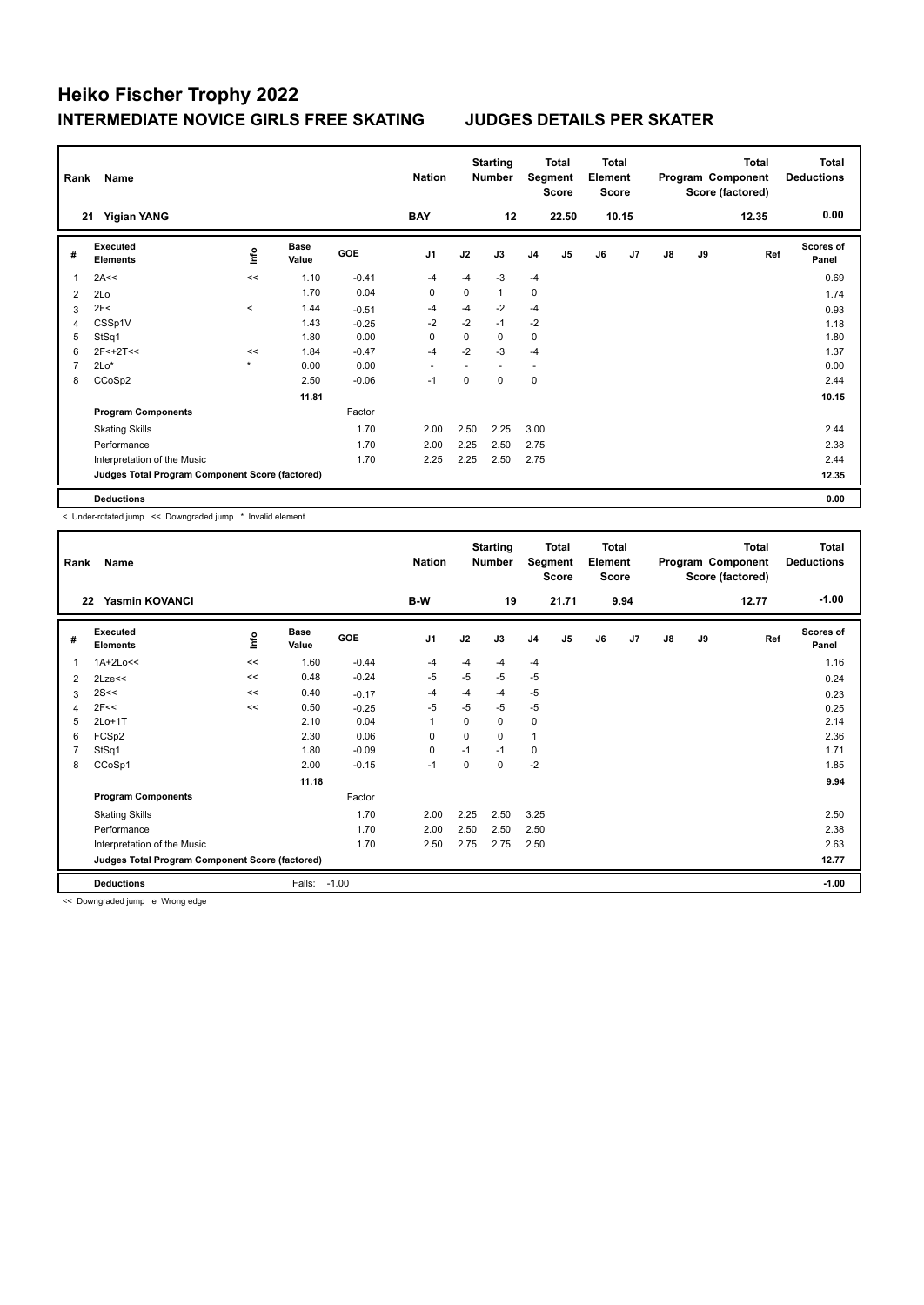| Rank           | Name                                            |      |                      |            | <b>Nation</b>  |             | <b>Starting</b><br><b>Number</b> |                | <b>Total</b><br>Segment<br><b>Score</b> | <b>Total</b><br>Element<br><b>Score</b> |                |               |    | <b>Total</b><br>Program Component<br>Score (factored) | <b>Total</b><br><b>Deductions</b> |
|----------------|-------------------------------------------------|------|----------------------|------------|----------------|-------------|----------------------------------|----------------|-----------------------------------------|-----------------------------------------|----------------|---------------|----|-------------------------------------------------------|-----------------------------------|
|                | <b>Patricia BRUNE</b><br>23                     |      |                      |            | B-W            |             | 27                               |                | 21.02                                   |                                         | 9.33           |               |    | 11.69                                                 | 0.00                              |
| #              | Executed<br><b>Elements</b>                     | lnfo | <b>Base</b><br>Value | <b>GOE</b> | J <sub>1</sub> | J2          | J3                               | J <sub>4</sub> | J5                                      | J6                                      | J <sub>7</sub> | $\mathsf{J}8$ | J9 | Ref                                                   | <b>Scores of</b><br>Panel         |
| 1              | 2S<<                                            | <<   | 0.40                 | $-0.16$    | $-4$           | -4          | $-4$                             | $-4$           |                                         |                                         |                |               |    |                                                       | 0.24                              |
| $\overline{2}$ | $1A+1T$                                         |      | 1.50                 | $-0.03$    | $-1$           | $\mathbf 0$ | $\mathbf 0$                      | $\mathbf 0$    |                                         |                                         |                |               |    |                                                       | 1.47                              |
| 3              | 2T <<                                           | <<   | 0.40                 | $-0.16$    | $-4$           | -4          | -4                               | $-4$           |                                         |                                         |                |               |    |                                                       | 0.24                              |
| 4              | StSqB                                           |      | 1.50                 | $-0.04$    | $-1$           | $\Omega$    | $\Omega$                         | 0              |                                         |                                         |                |               |    |                                                       | 1.46                              |
| 5              | CCoSp1                                          |      | 2.00                 | 0.10       | $\mathbf{1}$   | 1           | 0                                | 0              |                                         |                                         |                |               |    |                                                       | 2.10                              |
| 6              | 1A                                              |      | 1.10                 | $-0.08$    | $-1$           | $-1$        | $-1$                             | 0              |                                         |                                         |                |               |    |                                                       | 1.02                              |
| 7              | $1F+1Lo$                                        |      | 1.00                 | 0.00       | 0              | 0           | 0                                | 0              |                                         |                                         |                |               |    |                                                       | 1.00                              |
| 8              | CSp2                                            |      | 1.80                 | 0.00       | 0              | $\Omega$    | $\Omega$                         | $\mathbf 0$    |                                         |                                         |                |               |    |                                                       | 1.80                              |
|                |                                                 |      | 9.70                 |            |                |             |                                  |                |                                         |                                         |                |               |    |                                                       | 9.33                              |
|                | <b>Program Components</b>                       |      |                      | Factor     |                |             |                                  |                |                                         |                                         |                |               |    |                                                       |                                   |
|                | <b>Skating Skills</b>                           |      |                      | 1.70       | 2.00           | 2.25        | 2.25                             | 2.75           |                                         |                                         |                |               |    |                                                       | 2.31                              |
|                | Performance                                     |      |                      | 1.70       | 2.00           | 2.25        | 2.50                             | 2.50           |                                         |                                         |                |               |    |                                                       | 2.31                              |
|                | Interpretation of the Music                     |      |                      | 1.70       | 2.00           | 2.00        | 2.50                             | 2.50           |                                         |                                         |                |               |    |                                                       | 2.25                              |
|                | Judges Total Program Component Score (factored) |      |                      |            |                |             |                                  |                |                                         |                                         |                |               |    |                                                       | 11.69                             |
|                | <b>Deductions</b>                               |      |                      |            |                |             |                                  |                |                                         |                                         |                |               |    |                                                       | 0.00                              |

<< Downgraded jump

| Rank           | Name                                            |                     | <b>Nation</b> |         | <b>Starting</b><br><b>Number</b> |             | <b>Total</b><br>Segment<br><b>Score</b> | <b>Total</b><br>Element<br><b>Score</b> |       |    |       | Total<br>Program Component<br>Score (factored) | <b>Total</b><br><b>Deductions</b> |       |                           |
|----------------|-------------------------------------------------|---------------------|---------------|---------|----------------------------------|-------------|-----------------------------------------|-----------------------------------------|-------|----|-------|------------------------------------------------|-----------------------------------|-------|---------------------------|
|                | <b>Gwen FORCKE</b><br>24                        |                     |               |         | B-W                              |             | 25                                      |                                         | 20.96 |    | 10.80 |                                                |                                   | 11.16 | $-1.00$                   |
| #              | Executed<br><b>Elements</b>                     | <u>lnfo</u>         | Base<br>Value | GOE     | J <sub>1</sub>                   | J2          | J3                                      | J <sub>4</sub>                          | J5    | J6 | J7    | $\mathsf{J}8$                                  | J9                                | Ref   | <b>Scores of</b><br>Panel |
| 1              | $2T+2T2$                                        | $\prec$             | 2.34          | $-0.23$ | $-2$                             | $-2$        | $-2$                                    | $-1$                                    |       |    |       |                                                |                                   |       | 2.11                      |
| 2              | 1Lz                                             |                     | 0.60          | 0.00    | $\mathbf 0$                      | 0           | 0                                       | 0                                       |       |    |       |                                                |                                   |       | 0.60                      |
| 3              | 1A                                              |                     | 1.10          | 0.00    | 0                                | 0           | 0                                       | 0                                       |       |    |       |                                                |                                   |       | 1.10                      |
| 4              | CSS <sub>p2</sub>                               |                     | 2.30          | 0.00    | 0                                | $\mathbf 0$ | 0                                       | $\pmb{0}$                               |       |    |       |                                                |                                   |       | 2.30                      |
| 5              | 2S<                                             | $\hat{\phantom{a}}$ | 1.04          | $-0.52$ | $-5$                             | $-5$        | $-5$                                    | $-5$                                    |       |    |       |                                                |                                   |       | 0.52                      |
| 6              | 2F<<                                            | <<                  | 0.50          | $-0.25$ | $-5$                             | $-5$        | $-5$                                    | $-5$                                    |       |    |       |                                                |                                   |       | 0.25                      |
| $\overline{7}$ | StSqB                                           |                     | 1.50          | $-0.08$ | $-2$                             | $\Omega$    | 0                                       | 0                                       |       |    |       |                                                |                                   |       | 1.42                      |
| 8              | CCoSp2                                          |                     | 2.50          | 0.00    | $-1$                             | -1          | 0                                       | $\pmb{0}$                               |       |    |       |                                                |                                   |       | 2.50                      |
|                |                                                 |                     | 11.88         |         |                                  |             |                                         |                                         |       |    |       |                                                |                                   |       | 10.80                     |
|                | <b>Program Components</b>                       |                     |               | Factor  |                                  |             |                                         |                                         |       |    |       |                                                |                                   |       |                           |
|                | <b>Skating Skills</b>                           |                     |               | 1.70    | 2.00                             | 2.00        | 2.00                                    | 2.75                                    |       |    |       |                                                |                                   |       | 2.19                      |
|                | Performance                                     |                     |               | 1.70    | 2.00                             | 2.00        | 2.25                                    | 2.50                                    |       |    |       |                                                |                                   |       | 2.19                      |
|                | Interpretation of the Music                     |                     |               | 1.70    | 2.00                             | 2.00        | 2.25                                    | 2.50                                    |       |    |       |                                                |                                   |       | 2.19                      |
|                | Judges Total Program Component Score (factored) |                     |               |         |                                  |             |                                         |                                         |       |    |       |                                                |                                   |       | 11.16                     |
|                | <b>Deductions</b>                               |                     | Falls:        | $-1.00$ |                                  |             |                                         |                                         |       |    |       |                                                |                                   |       | $-1.00$                   |

< Under-rotated jump << Downgraded jump